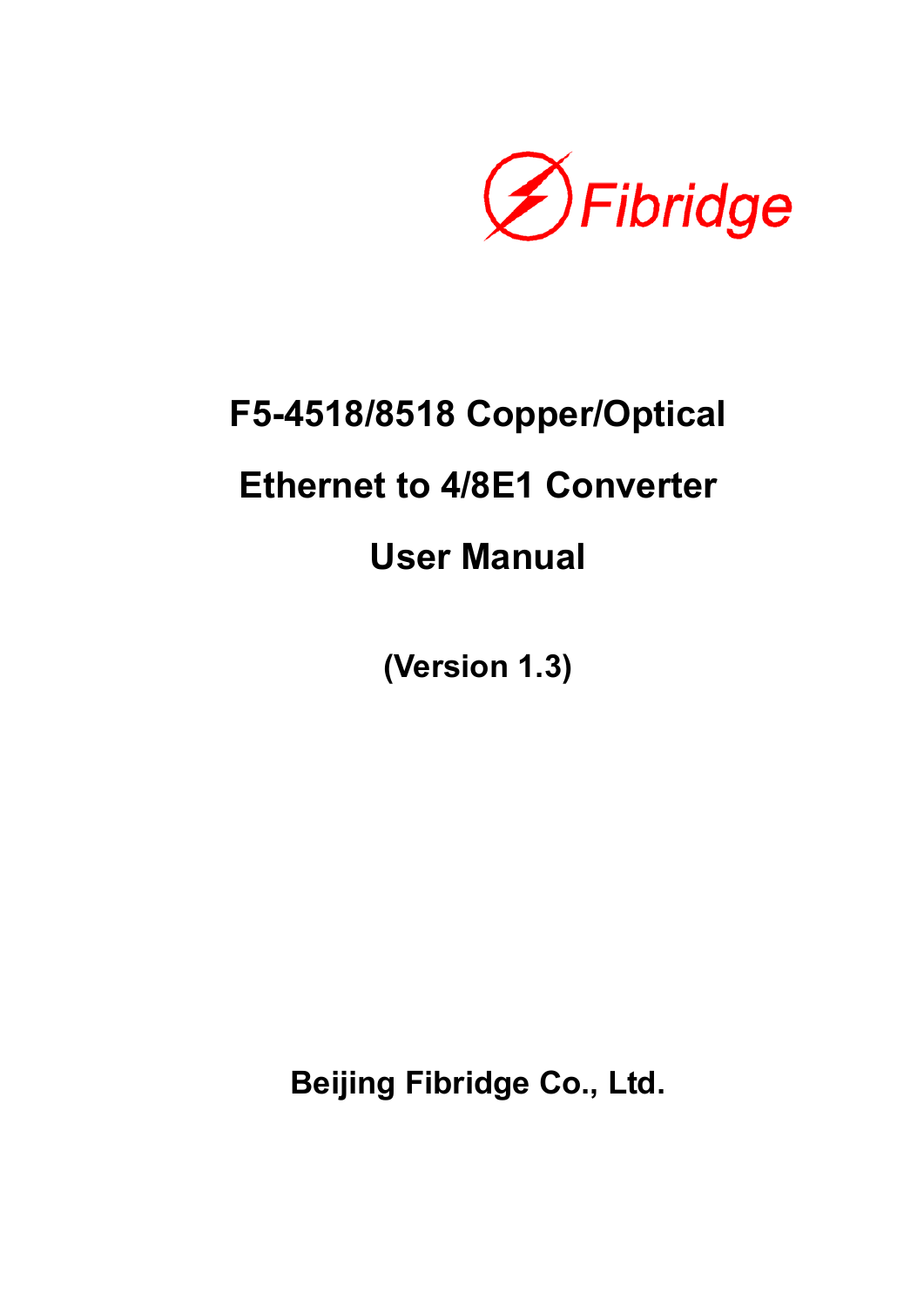



# **Content**

| $\mathbf 1$ .  |     |  |  |  |  |  |  |
|----------------|-----|--|--|--|--|--|--|
| 2.             |     |  |  |  |  |  |  |
|                | 2.1 |  |  |  |  |  |  |
|                |     |  |  |  |  |  |  |
| 3.             |     |  |  |  |  |  |  |
|                |     |  |  |  |  |  |  |
| $\mathbf 4$ .  |     |  |  |  |  |  |  |
|                |     |  |  |  |  |  |  |
|                |     |  |  |  |  |  |  |
|                |     |  |  |  |  |  |  |
|                | 44  |  |  |  |  |  |  |
|                |     |  |  |  |  |  |  |
|                |     |  |  |  |  |  |  |
| 5 <sub>1</sub> |     |  |  |  |  |  |  |
|                |     |  |  |  |  |  |  |
|                |     |  |  |  |  |  |  |
|                |     |  |  |  |  |  |  |
|                |     |  |  |  |  |  |  |
|                |     |  |  |  |  |  |  |
|                |     |  |  |  |  |  |  |
| 6.             |     |  |  |  |  |  |  |
|                |     |  |  |  |  |  |  |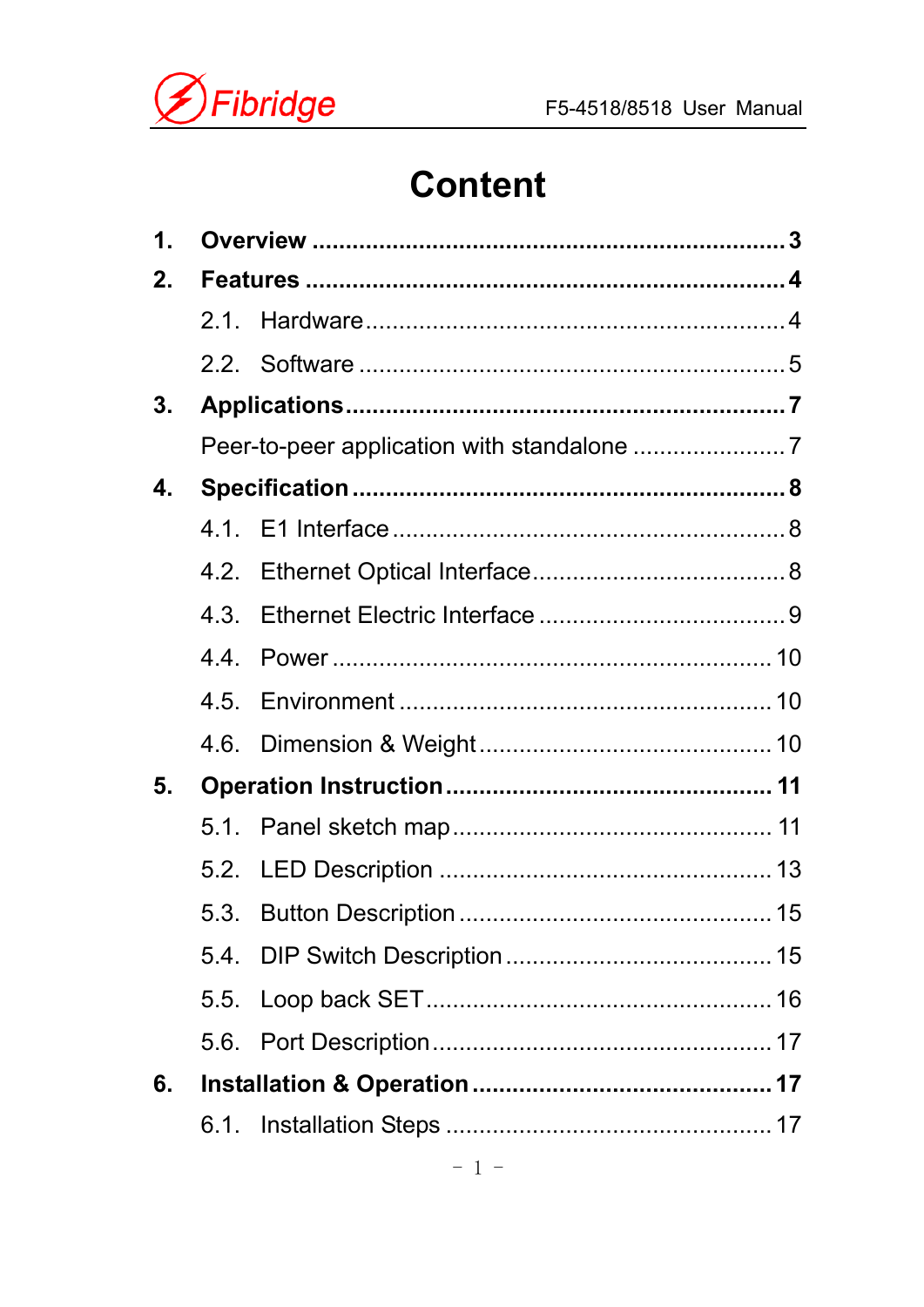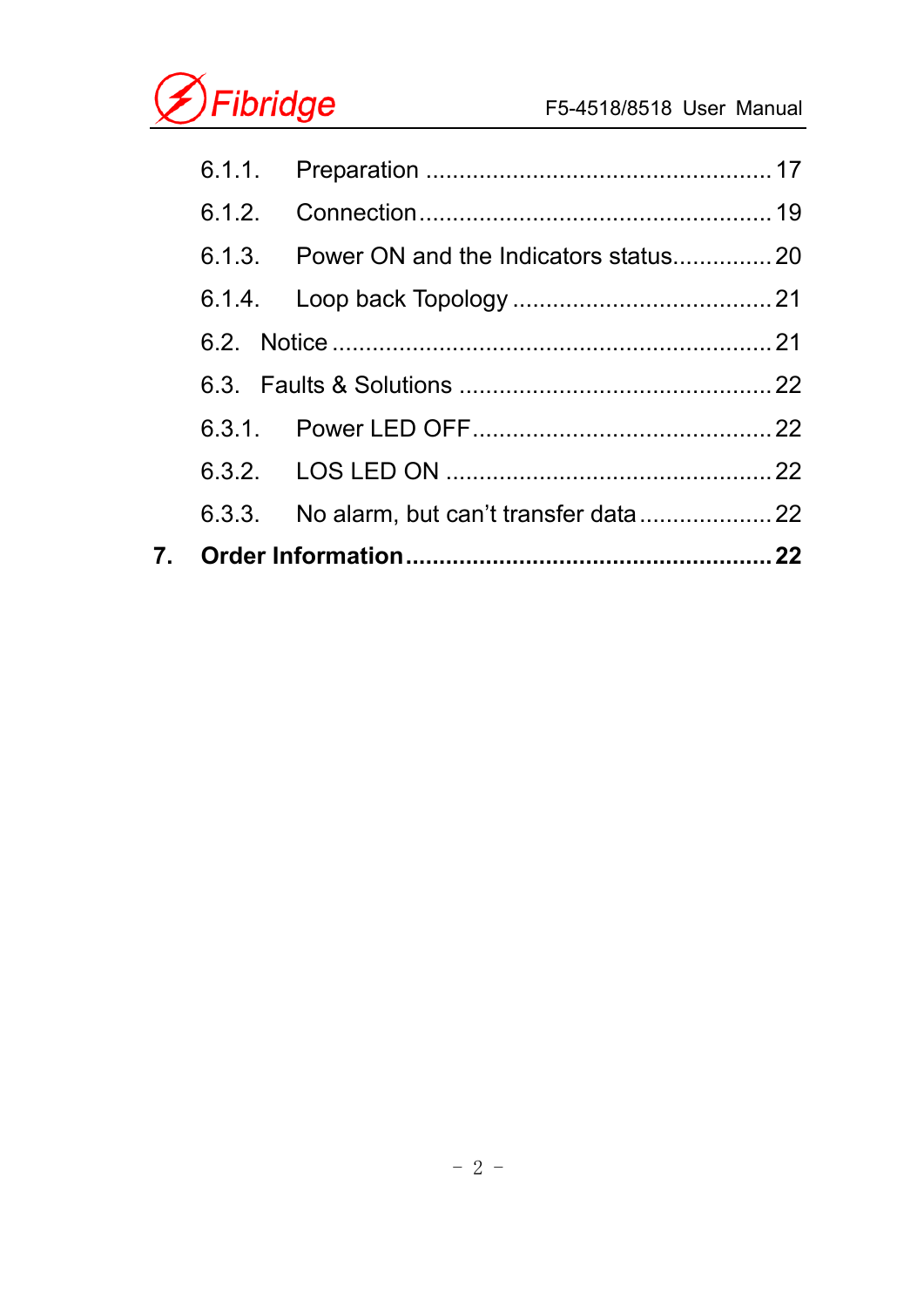

# **1. Overview**

This series of products are orientated in the broadband access system for its high-quality, high-stability and low price. F5-4518/8518 is the most newly promoted product that can map 100Base-FX and 10/100Base-T Ethernet data into 4/8 E1 channels. This protocol converter provides bandwidth up to 7.936Mbps (for 4E1, for 8E1 is 15.872Mbps) for Ethernet connection. And it also provides completed indicators to show the status and alarm messages of the E1 channels and optical ports. It is widely used in LAN connection, IP transmission and video broadcasting. The production has the features of setting E1 channels CRC error threshold and monitoring the E1 channel working status. If the CRC error rate in any E1 channel exceeds the threshold, the system will shut down this channel automatically, and reassign the data flow to valid E1 channels. E1 ports are compatible with  $75\Omega$ unbalanced and 120Ω balanced transmission lines. The Ethernet module of all the devices has several assemblages, for example: 1 optical and 1 electric port; 4 electric ports etc. Furthermore, it can be managed by the software Fi-View-PC.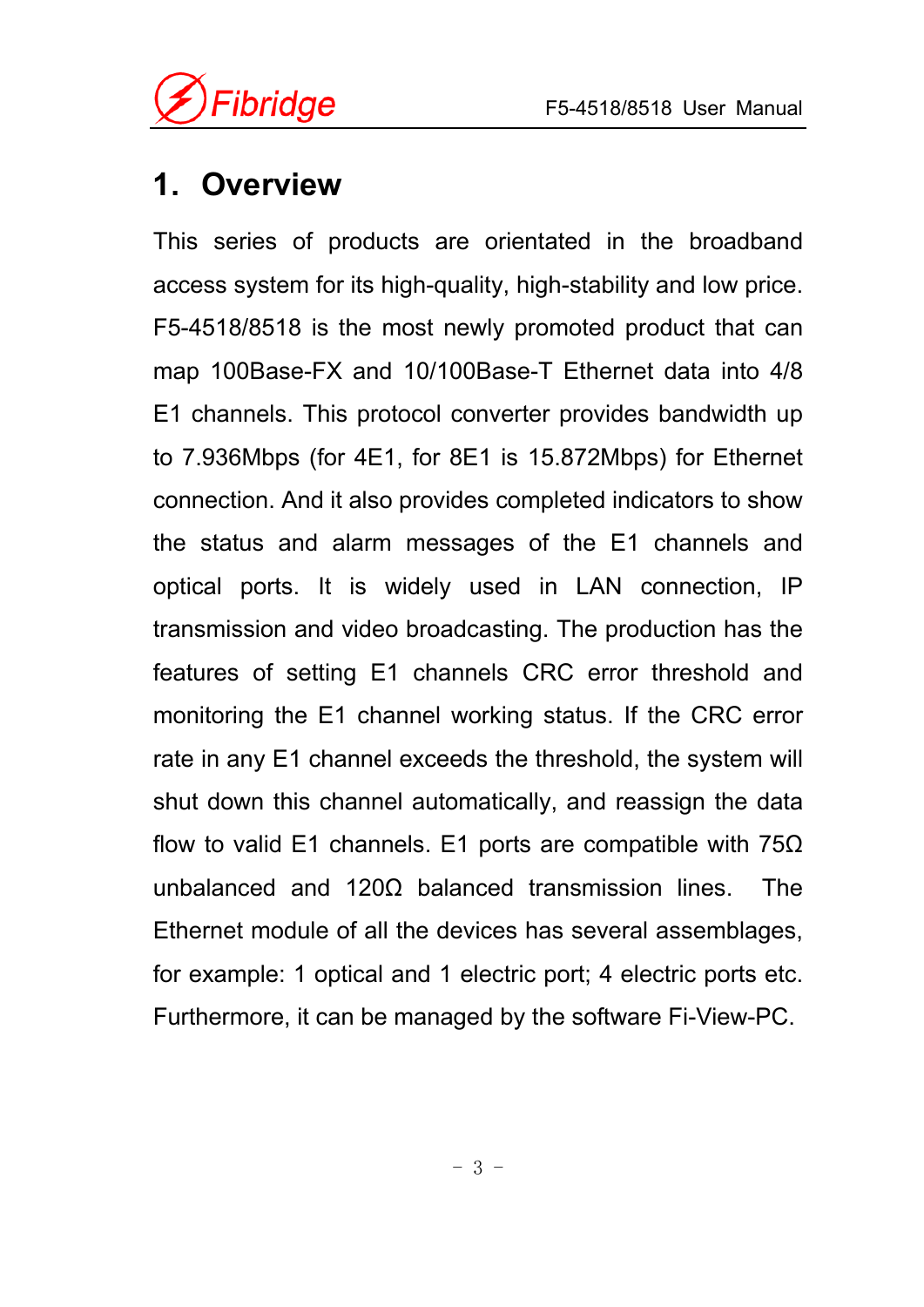

# **2. Features**

#### **2.1. Hardware**

- 1~4 E1 channels carry 100Base-FX and 10/100Base-T Ethernet data
- Comply with ITU-T G.703, G.823 for E1 ports and IEEE802.3u for Ethernet ports
- One optical port and three electric ports. Optical port supports 100 Base-FX mode. Electric ports support 10/100Base-T mode
- Ethernet ports is in flow control and back pressure mode; support huge packet, up to 1916 bytes (inclusive); carrier sense based backpressure is selected
- 16Mbits high-speed SDRAM inside used to cache
- Rearrange Ethernet packages in E1 channels to ensure data transfer efficiency and stability
- Allow the delay time between any two channels up to 16ms
- $\bullet$  For each E1 channel, the payload capability is up to 1.984Mbps
- Auto-detect the valid E1 channels and auto-balance the data flow among the valid E1 channels
- Provide CRC error threshold setting for each E1 channel.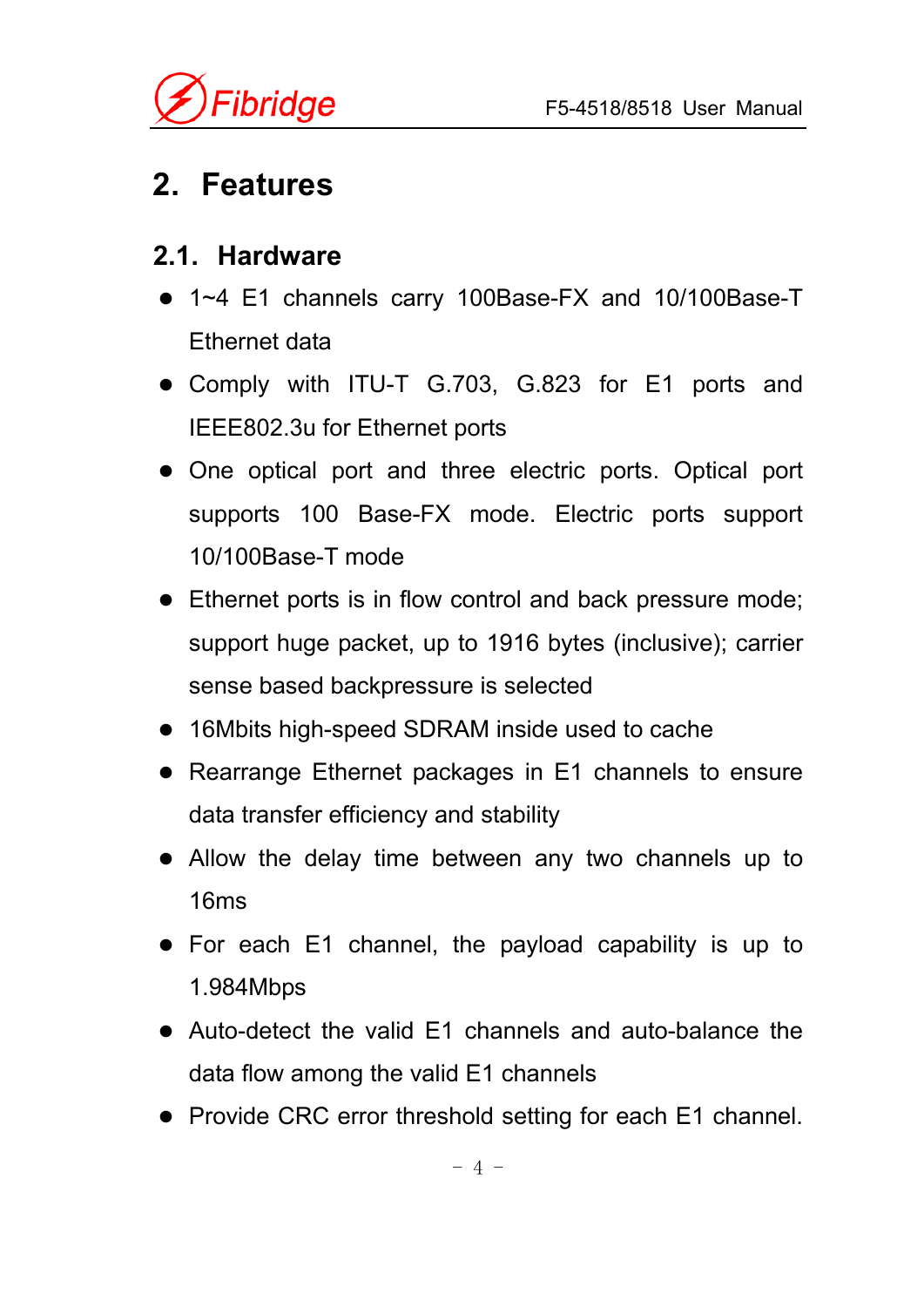

If the CRC error rate of any E1 channel exceeds the threshold, the system will shut down this channel, and reassign the data flow to the valid E1 channels automatically

- $\bullet$  Even if all the receive lines of E1 channels is shut down, the local alarm and management information can still be transferred in the transmission line. While the converter works with optical equipment, this functionality affords a convenient and efficient way to locate the fault.
- 75 $\Omega$  and 120 $\Omega$  line impedance are optional for E1 channels.
- Full LED on front panel provides comprehensive indication of device working status
- Indicators can be selected to indicate local or remote status
- 220VAC and -48VDC power supply for standalone and chassis are optional
- Managed/ unmanaged optional
- Provide SNMP, WEB and Console management for the standalone. Viewing and configuring local and remote device easily.

#### **2.2. Software**

• Support SNMP management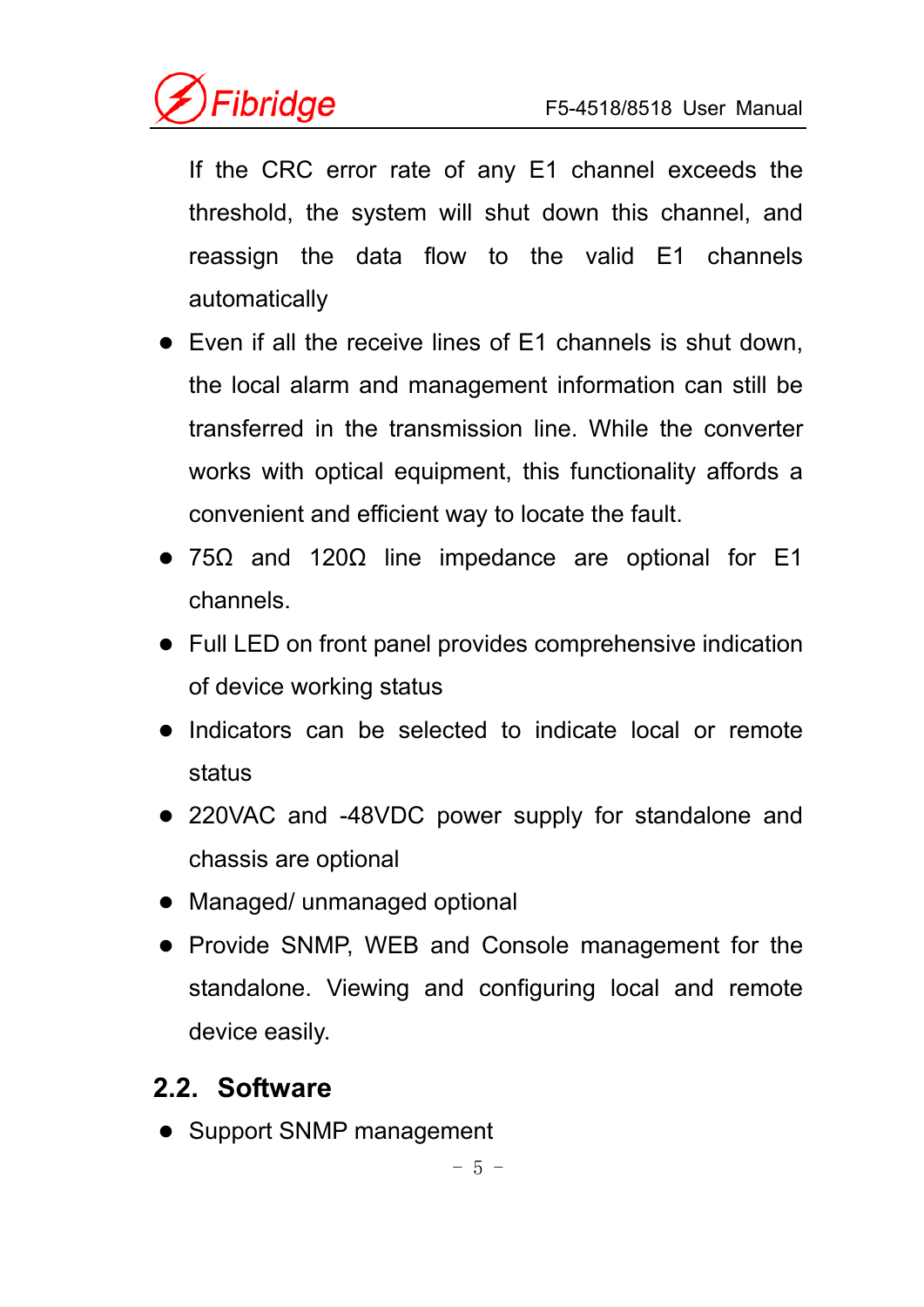- Show details of system information, including device name, location information, IP address, start-up time, software and hardware version
- View & configure the working status of each port, including link status, link speed, duplex mode, self-negotiate status
- Configure the code error limitation、LOS、LOF、AIS and overtime alarm information
- Configure system setting mode, CPU or hardware configure
- Choose to show local alarm or remote alarm
- Show the detailed information of power supply, including AC/DC type, output power and running status
- Support SNMP management. Set Trap Destination, Community Name, and authority
- Provide MIB file, make it easy to be integrated into the third-party SNMP management software
- $\bullet$  Reset device to factory default, with network configuration resetting or not selectable
- Support firmware updating, with the update tool program and new version firmware file download from our website.
- Adopt the centralized management style and the tree-view catalogue, which can manage many sets of device at the same time in a single window.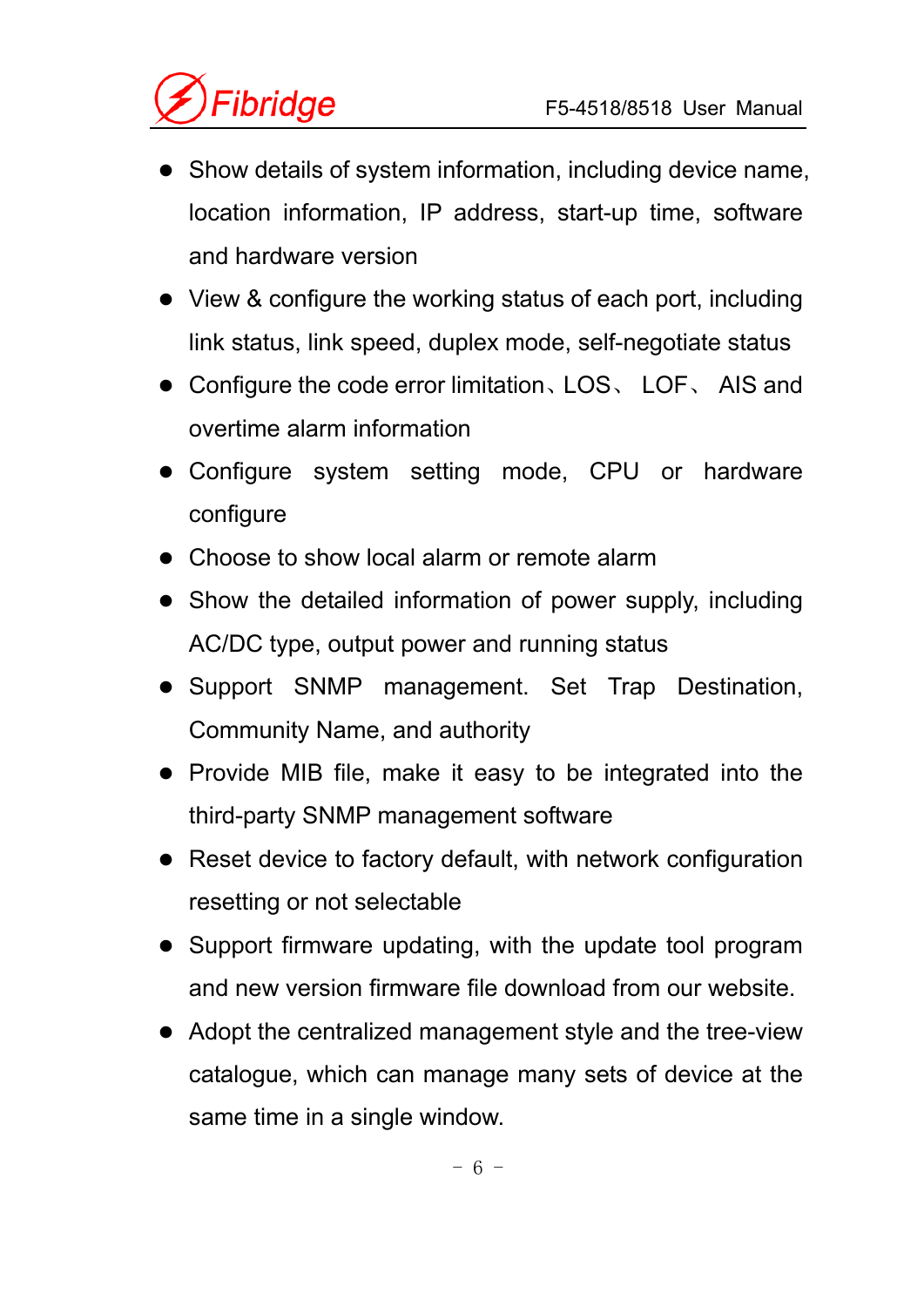

# **3. Applications**

## **Peer-to-peer application with standalone**



### **Figure1: Application topology**



#### **Figure2: Application topology**

In these applications, two F5-4518/8518 converters carry Ethernet data to connect hosts with LAN. LAN transmit channel is Ethernet, WAN channel is fiber.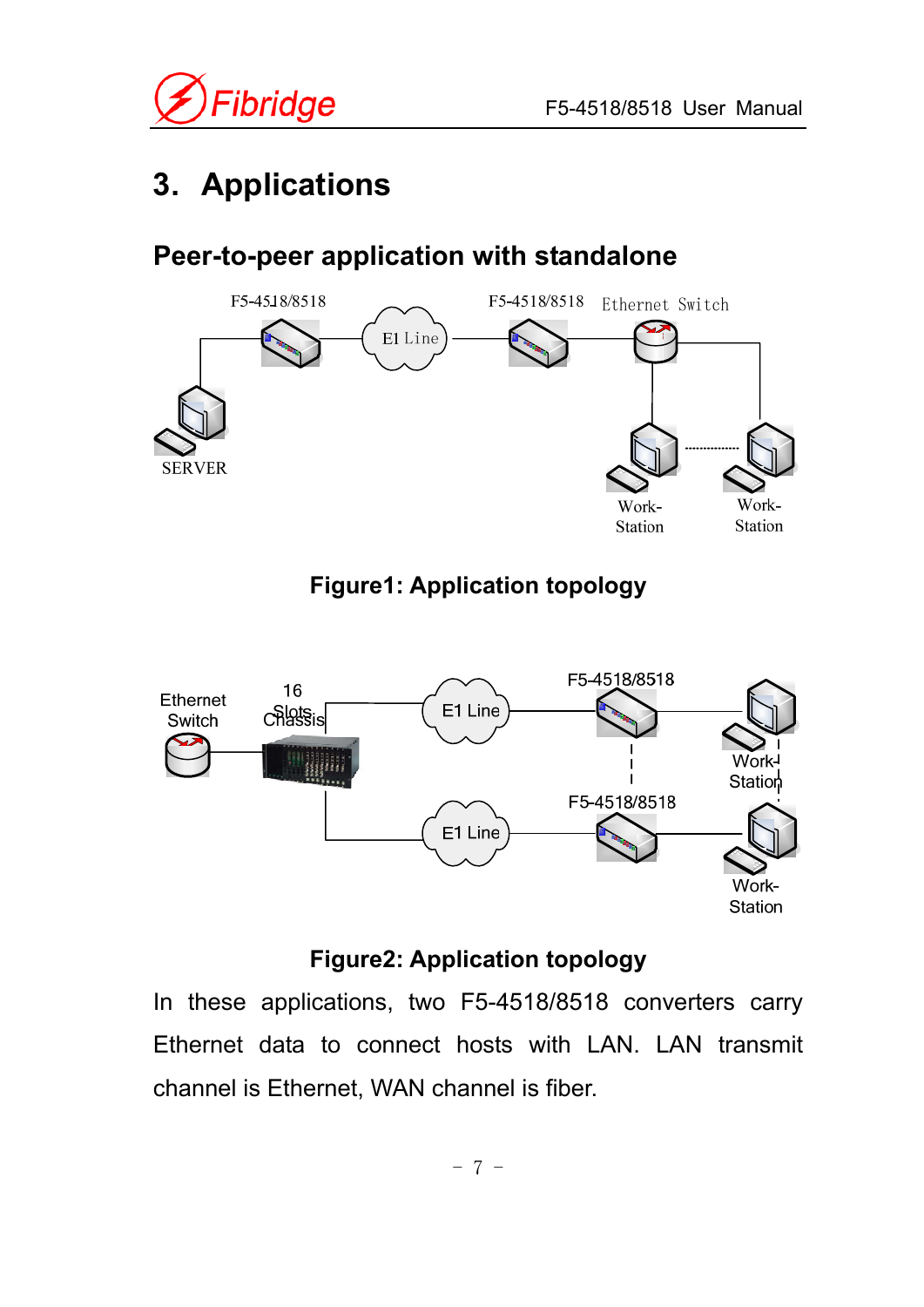

# **4. Specification**

### **4.1. E1 Interface**

- Data rate: 2.048Mbps
- Code type: HDB3
- Compliant with ITU-T G.703, G.823
- Line impedance:  $75\Omega$  for unbalanced or  $120\Omega$  for balanced
- Connector: BNC for unbalanced or RJ45 for balanced
- Jitter: Compliant with ITU-T G.823
- Transparent E1 mode
- Channel number: F5-4518: 4; F5-8518: 8

# **Table1: Definition of RJ45 connector pins for 120**Ω **E1 ports**

| <b>PIN</b>                                                                               |  |  | <b>Others</b> |
|------------------------------------------------------------------------------------------|--|--|---------------|
| Description $\vert$ RX+ $\vert$ RX- $\vert$ TX- $\vert$ TX+ $\vert$ GND $\vert$ Reserved |  |  |               |

#### **4.2. Ethernet Optical Interface**

- Adopt standard 1\*9 pin optical transceiver module
- Wavelength: 850nm, 1310nm on multi-mode, 1310nm, 1550nm on single-mode
- Single mode/Multimode Optional
- Up to 120km transmission distance on single-mode, up to 5Km transmission distance on multi-mode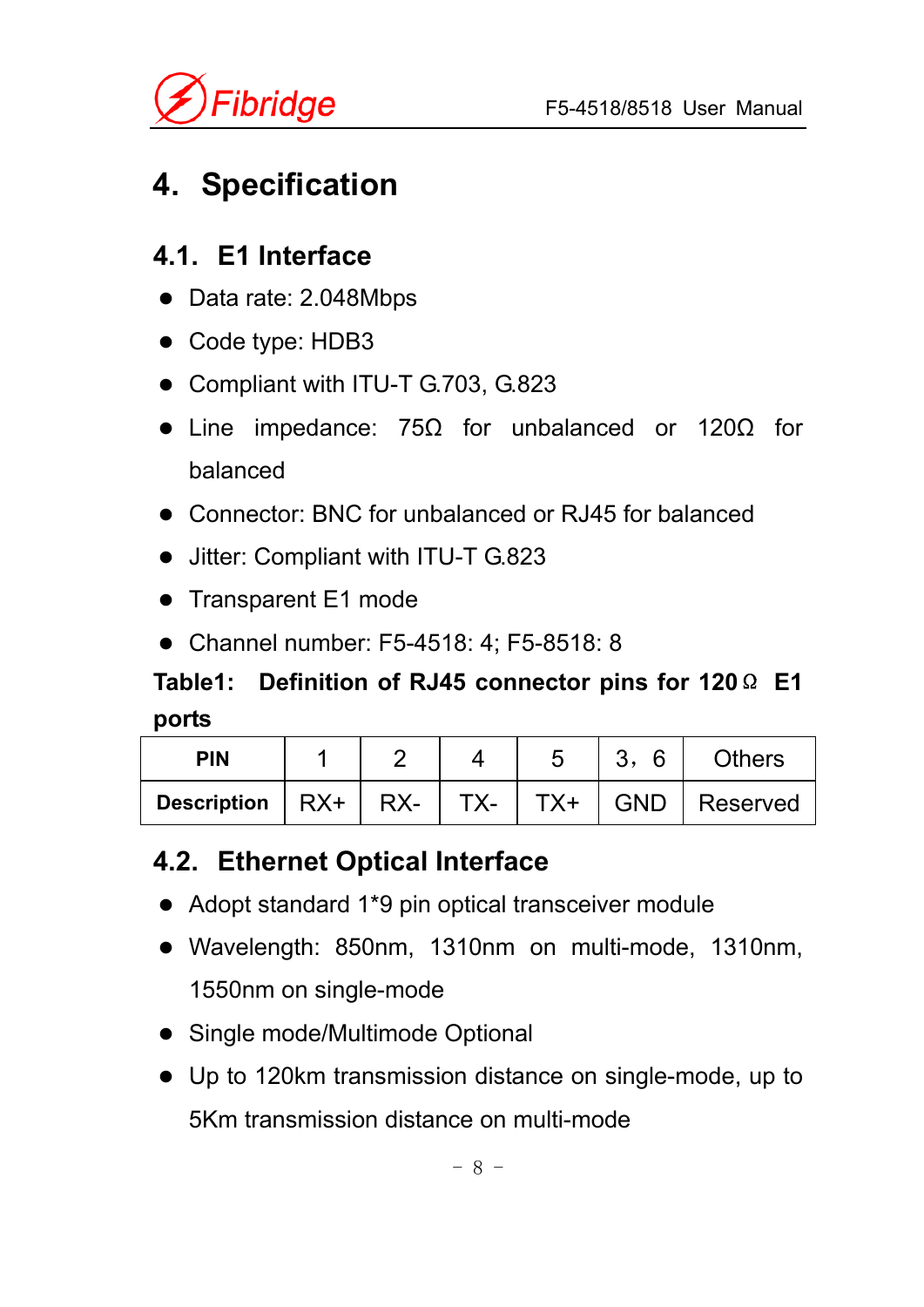

- SC/PC, ST/PC and FC/PC optional
- Port number: 1 RX, 1 TX
- Optical Power Budget List:

#### **Table 2: Optical Power Budget**

| <b>Wave</b>   | <b>Connec</b>       | <b>Emit</b>  | <b>Sensiti</b> | <b>Satura</b> | <b>Max</b> | <b>Loss</b>    |
|---------------|---------------------|--------------|----------------|---------------|------------|----------------|
| length        | tor                 | <b>Power</b> | vity           | tion          | Dist.      | (dBm)          |
| (nm)          |                     | (dBm)        | (dBm)          | (dBm)         | (Km)       | Km)            |
| <b>MM850</b>  | SC/ST               | $-14$ ~      | $-31$ ~        |               | 2          | 3              |
|               |                     | $-18.5$      | $-34$          | $-14$         |            |                |
| MM1310        |                     | $-14$ ~      | $-31-$         | $-14$         |            |                |
|               | SC/ST               | $-18.5$      | $-34$          |               | 5          | $\overline{2}$ |
|               | SC/ST/<br><b>FC</b> |              | <b>Better</b>  |               |            |                |
| <b>SM1310</b> |                     | $-6$ ~ $-15$ | than           | $-3$          | 40         | 0.4            |
|               |                     |              | $-34$          |               |            |                |
|               |                     |              | <b>Better</b>  |               |            |                |
| <b>SM1310</b> | SC/ST/              | $3 \sim -3$  | than           | $-3$          | 80         | 0.4            |
|               | <b>FC</b>           |              | $-36$          |               |            |                |
|               |                     |              | <b>Better</b>  |               |            |                |
| 1550 DFB      | SC/ST/              | $3 \sim -3$  | than           | $-3$          | 120        | 0.25           |
|               | <b>FC</b>           |              | $-36$          |               |            |                |

# **4.3. Ethernet Electric Interface**

- Speed: auto-negotiation
- Compatible with IEEE802.3u
- Connectors: RJ-45
- Duplex mode: auto-negotiation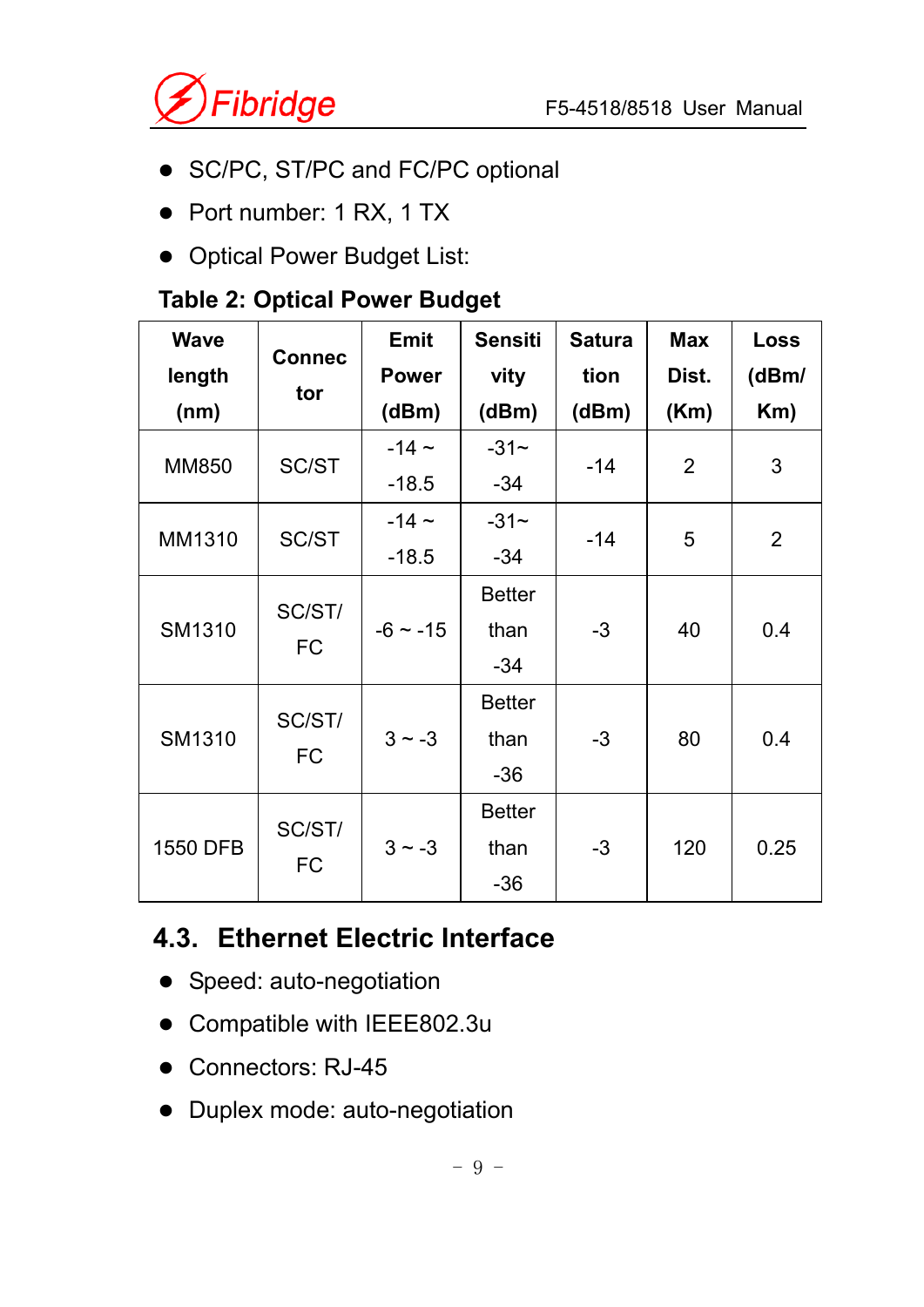

- MDI/MDI-X auto crossover
- Design specially for supporting VLAN package
- Transfer distance:  $\leq 100$  meters
- $\bullet$  Port number: 3

# **4.4. Power**

• Power Input:

AC Power: 198V~242VAC, 50/60Hz

DC Power: -48VDC

• Power Consumption: <15W

# **4.5. Environment**

# $\bullet$  Operating

Temperature: 0~+50℃

Humidity: 0~90% (non-condensing)

# $\bullet$  Storage

Temperature: -25~+70℃

Humidity: 0~95% (non-condensing)

# **4.6. Dimension & Weight**

### $\bullet$  Dimension

435 Width  $\times$ 36 Height  $\times$ 233 Depth (mm)

# $\bullet$  Weight

3Kg (approx.)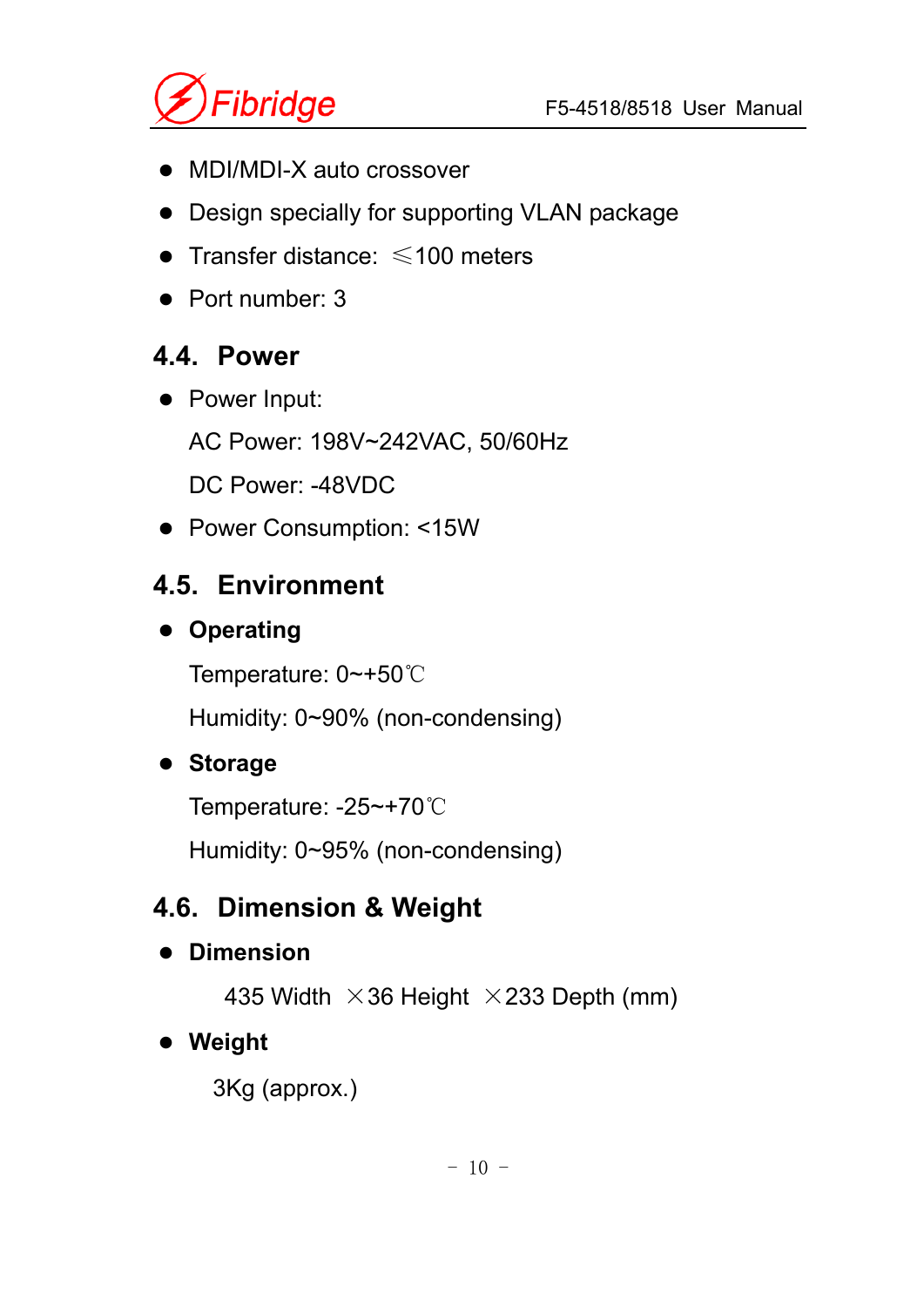

# **5. Operation Instruction**

# **5.1. Panel sketch map**

### **Front panel of module**





#### **Front panel of Standalone**





#### **Details:**

#### **Ethernet Module**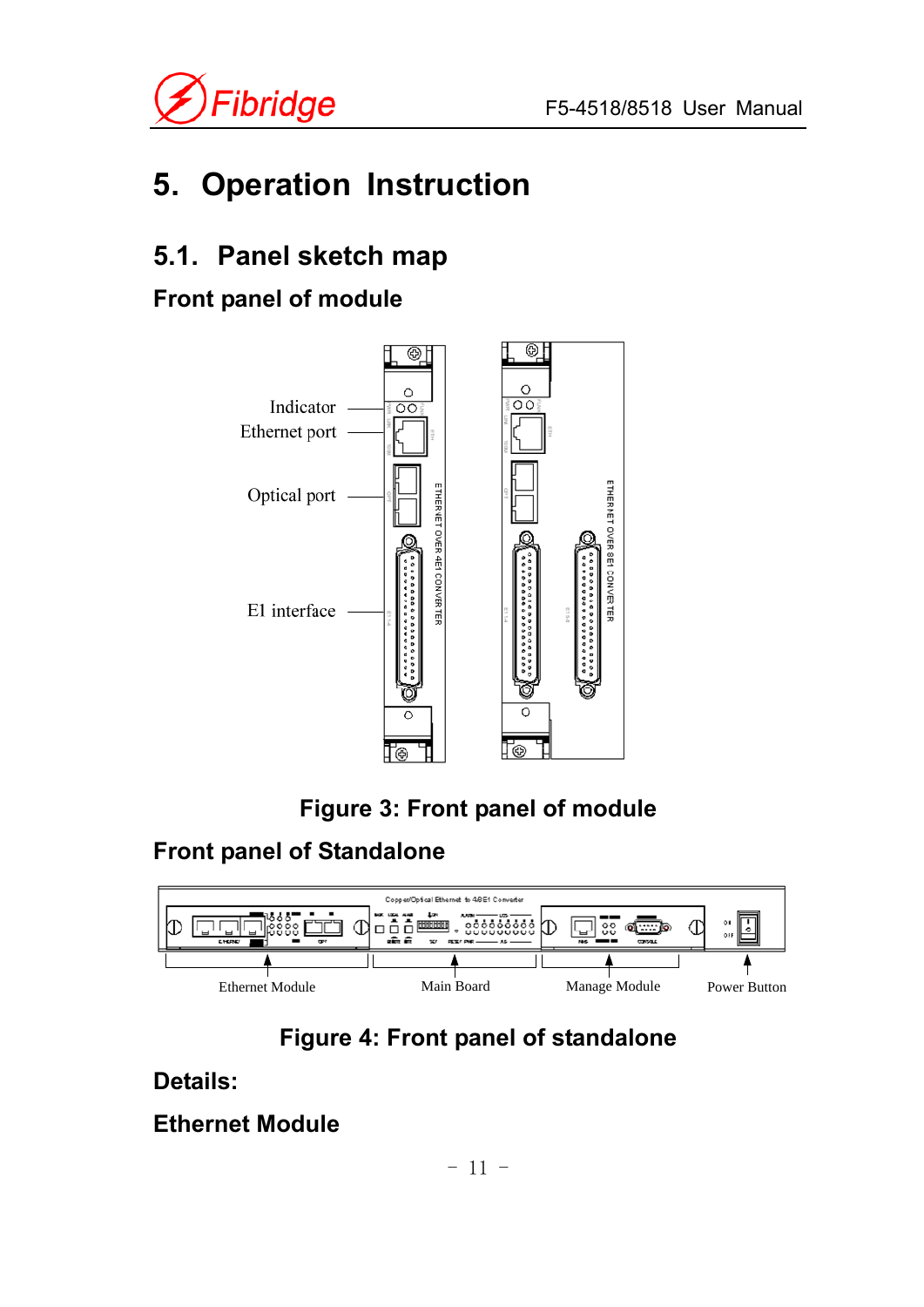



#### **Figure 5: Ethernet Board**

#### **Main Board**



### **Figure 6: Main Board**

#### **Manage Module**



#### **Figure 7: Manage Board**

#### **Back panel**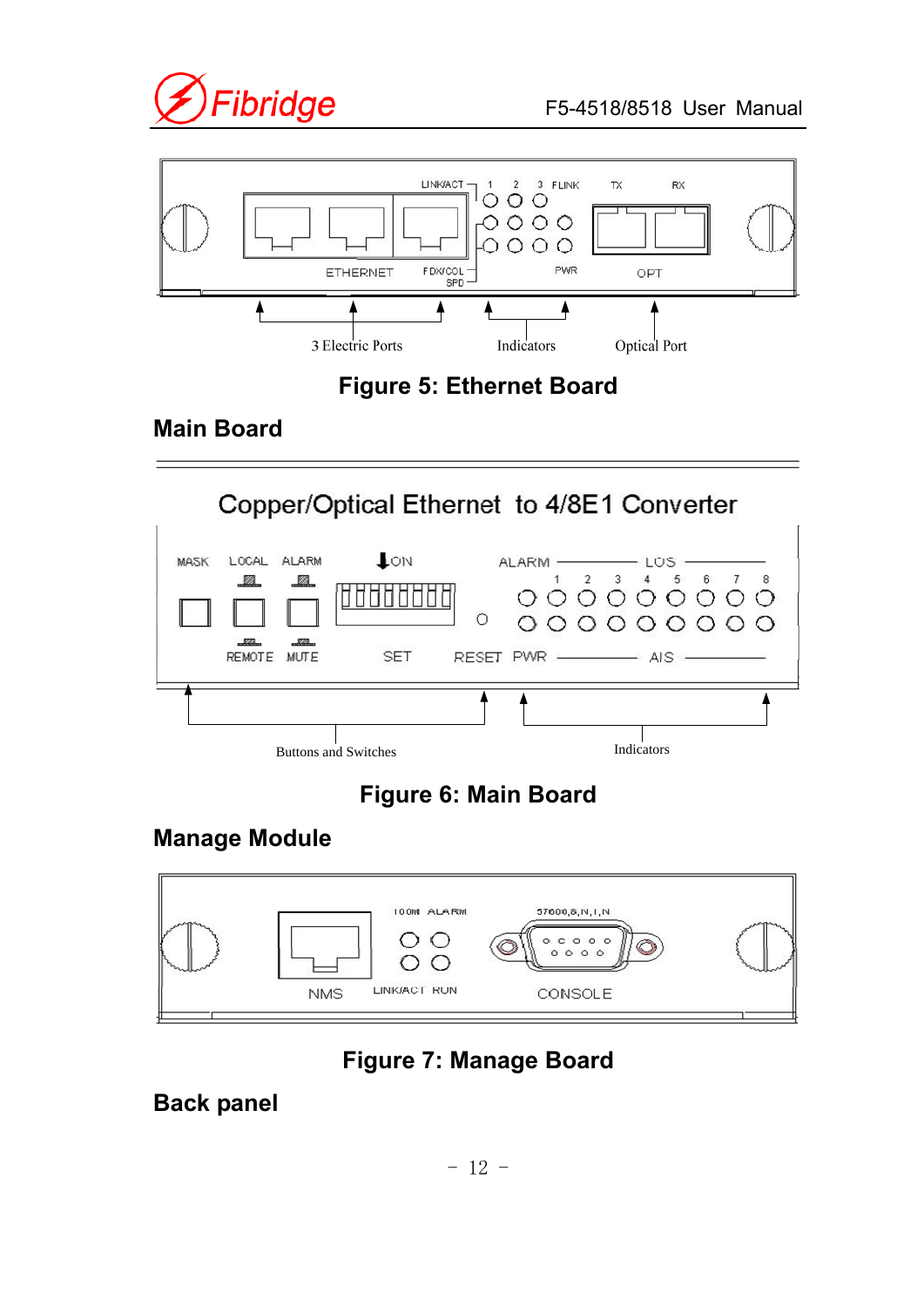



#### **Figure 8: Back panel**

### **5.2. LED Description**

#### **Table 3: Module Card Indicators Description**

| <b>LED</b>   | Color | <b>Function</b> | Stat.        | <b>Description</b>    |
|--------------|-------|-----------------|--------------|-----------------------|
|              |       |                 | <b>ON</b>    | Power supply is OK    |
| <b>PWR</b>   | Green | Power           | <b>OFF</b>   | Power off or failed   |
|              |       |                 | <b>ON</b>    | Optical port linked   |
| <b>FLINK</b> | Green | Optical<br>port | <b>OFF</b>   | Optical port not link |
|              |       | link status     | <b>Blink</b> | Optical port is       |
|              |       |                 |              | transferring data     |

#### **Table 4: Main Board Indicators Description**

| LED           | <b>Color</b> | <b>Status</b> | <b>Description</b>                                                       |                                    |
|---------------|--------------|---------------|--------------------------------------------------------------------------|------------------------------------|
|               | Green        | <b>ON</b>     | Power supply is OK                                                       |                                    |
| <b>PWR</b>    |              | <b>OFF</b>    | Power off or failed                                                      |                                    |
| <b>ALARM</b>  | Red          | <b>ON</b>     | Manage module has alarm                                                  |                                    |
|               |              | <b>OFF</b>    | Manage module has no alarm                                               |                                    |
| $LOS1-8$      | Red          | <b>ON</b>     | Local or remote E1 channel loss<br>signal,<br>or frame loss asynchronous |                                    |
|               |              | <b>OFF</b>    | No LOS or LOF alarm                                                      |                                    |
| <b>AIS1-8</b> | Red          |               | <b>ON</b>                                                                | Local or remote E1 channel has AIS |
|               |              |               | alarm                                                                    |                                    |
|               |              |               | OFF                                                                      | No AIS alarm                       |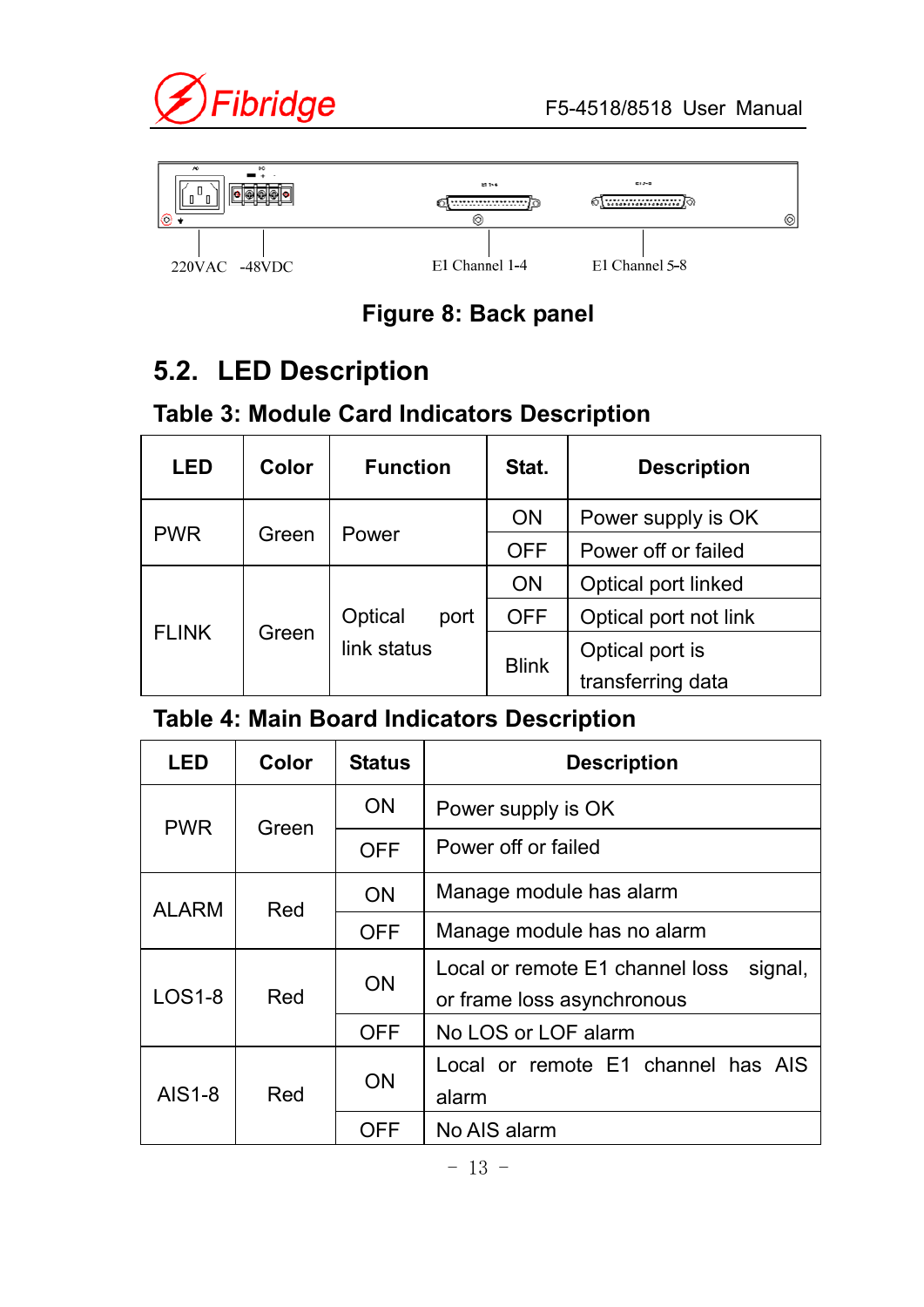

### **Table 5: Ethernet Card Indicators Description**

| LED          | <b>Color</b> | <b>Status</b> | <b>Description</b>                         |
|--------------|--------------|---------------|--------------------------------------------|
| <b>PWR</b>   | Green        | <b>ON</b>     | Power supply is OK                         |
|              |              | <b>OFF</b>    | Power off or failed                        |
|              |              | <b>ON</b>     | Optical port link OK                       |
| <b>Flink</b> | Green        | <b>Blink</b>  | Optical port is transferring data          |
|              |              | <b>OFF</b>    | Optical port not link                      |
| Link/        | Green        | <b>ON</b>     | Electric port link OK                      |
| <b>ACT</b>   |              | <b>Blink</b>  | Electric port is transferring data         |
| $1 - 3$      |              | <b>OFF</b>    | Electric port not link                     |
| FDX/         |              | <b>ON</b>     | Full duplex mode                           |
| COL          | Yellow       | <b>Blink</b>  | half duplex mode, it indicates<br>In.<br>a |
| $1 - 3$      |              |               | collision has occurred                     |
|              |              | <b>OFF</b>    | Half duplex mode                           |
| <b>SPD</b>   | Yellow       | <b>ON</b>     | 100M speed                                 |
| $1 - 3$      |              | <b>OFF</b>    | 10M speed                                  |

# **Table 6: Manage Card Indicators Description**

| <b>LED</b>          | Color  | <b>Status</b> | <b>Description</b>                      |
|---------------------|--------|---------------|-----------------------------------------|
|                     |        | <b>ON</b>     | <b>SNMP Ethernet is 100M</b>            |
| 100M                | Yellow | <b>OFF</b>    | <b>SNMP Ethernet is 10M</b>             |
| LINK/<br><b>ACT</b> | Green  | <b>ON</b>     | <b>SNMP Ethernet port link OK</b>       |
|                     |        | <b>BLINK</b>  | SNMP Ethernet port is transferring data |
|                     |        | <b>OFF</b>    | <b>SNMP Ethernet port not link</b>      |
| Alarm               | Red    | <b>ON</b>     | Equipment temperature over level        |
|                     |        | <b>OFF</b>    | Equipment temperature normal            |
| <b>RUN</b>          | Green  | <b>BLINK</b>  | SNMP CPU works normally                 |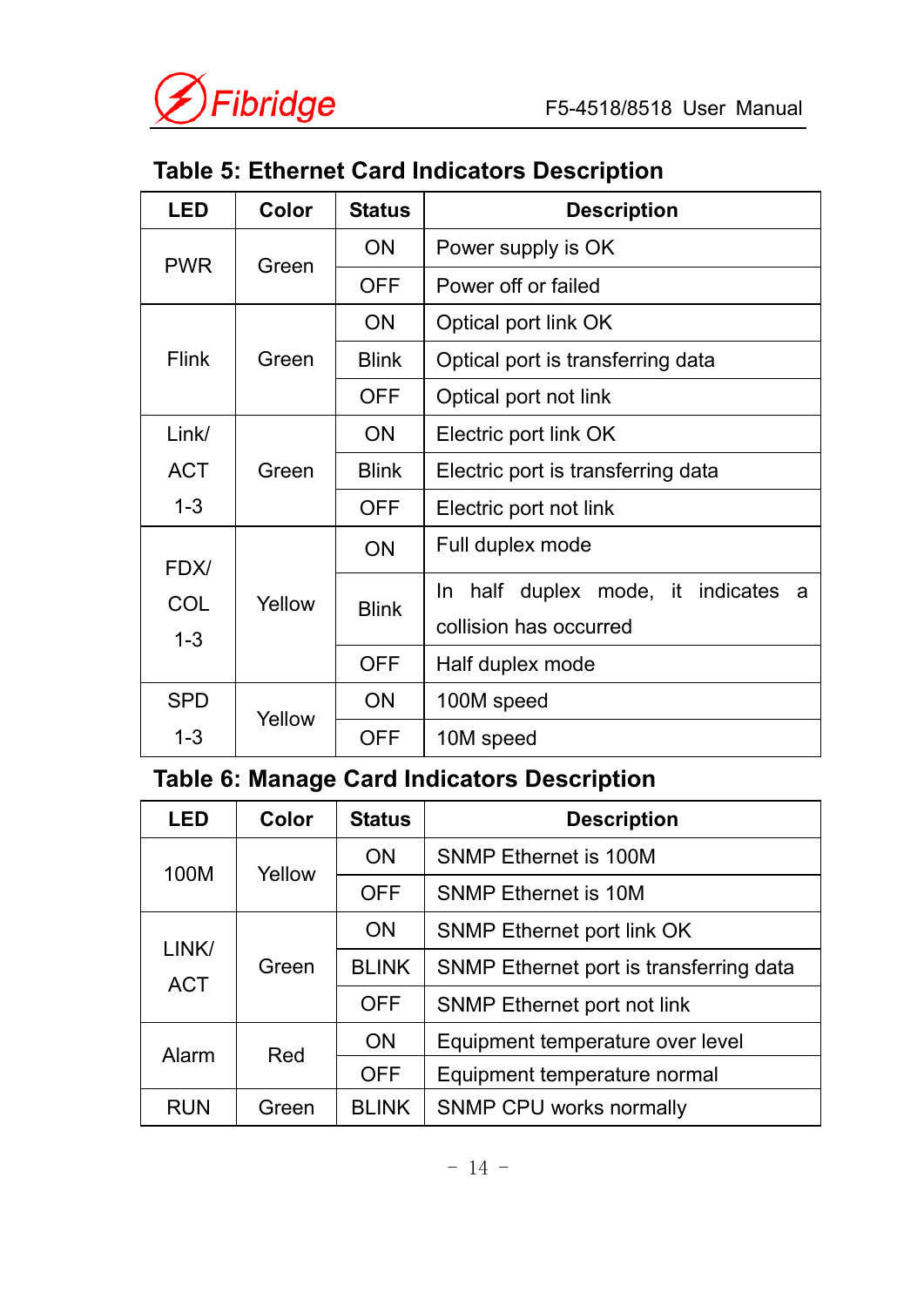

|--|

### **5.3. Button Description**

#### **Table 7: Button description (In the main board)**

| <b>Name</b> | <b>Status</b> | <b>Description</b>                        |
|-------------|---------------|-------------------------------------------|
| Reset       | Down          | Reset equipment                           |
|             | Up            | Equipment works normally                  |
| <b>MASK</b> | Down          | Mask all the alarm indicators             |
|             | Up            | Not use this function                     |
|             | Down          | Main board LED (LOS, AIS) indicate remote |
| Local/      |               | status                                    |
| Remote      |               | Main board LED (LOS, AIS) indicate local  |
|             | Up            | status                                    |
| Mute        | Down          | Make the speaker mute                     |
|             | Up            | The speaker will ring when alarm occurs   |
|             | ON            | Power ON                                  |
| Power       | OFF           | Power OFF                                 |

**Default set: Power off, others up.** 

# **5.4. DIP Switch Description**

#### **Table 8: Switch description (In the main board)**

| <b>Name</b> | <b>Bit</b>                           | Stat.                    | <b>Description</b>                                      |
|-------------|--------------------------------------|--------------------------|---------------------------------------------------------|
| <b>SET</b>  | DIP <sub>1</sub><br>DIP <sub>2</sub> | <b>OFF</b><br><b>OFF</b> | Local device Is controlled by hardware                  |
|             |                                      | <b>OFF</b><br><b>ON</b>  | Local device is controlled<br>by<br>local<br>management |
|             |                                      | <b>Else</b>              | Description in Table 9                                  |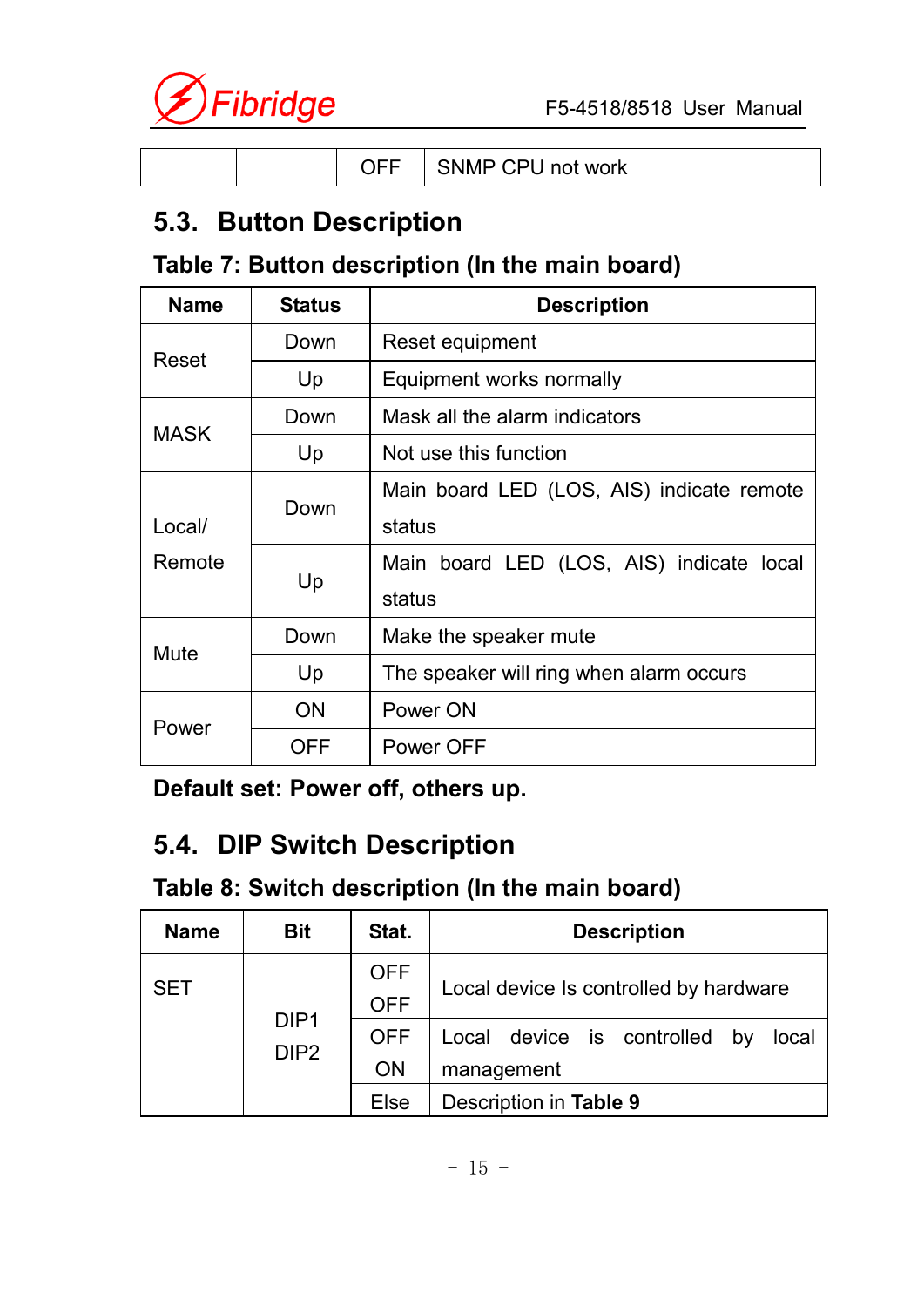

|  |                    |            | Enable E1 channels loop back.             |  |  |
|--|--------------------|------------|-------------------------------------------|--|--|
|  |                    |            | If button LOCAL/REMOTE is UP, local       |  |  |
|  |                    | <b>ON</b>  | loopback is enabled;                      |  |  |
|  |                    |            | If button LOCAL/REMOTE is DOWN,           |  |  |
|  | DIP <sub>3</sub>   |            | remote loopback is enabled.               |  |  |
|  |                    | <b>OFF</b> | Disable E1 channels loop back.            |  |  |
|  |                    |            | If button LOCAL/REMOTE is UP, local       |  |  |
|  |                    |            | loopback is disabled;                     |  |  |
|  |                    |            | If button LOCAL/REMOTE is DOWN,           |  |  |
|  |                    |            | remote loopback is disabled.              |  |  |
|  |                    | <b>OFF</b> |                                           |  |  |
|  |                    | <b>OFF</b> | No CRC error threshold                    |  |  |
|  |                    | <b>ON</b>  |                                           |  |  |
|  | DIP4               | <b>OFF</b> | CRC error threshold is $1 \times 10^{-4}$ |  |  |
|  | DIP <sub>5</sub>   | <b>OFF</b> |                                           |  |  |
|  |                    | <b>ON</b>  | CRC error threshold is $1 \times 10^{-5}$ |  |  |
|  |                    | <b>ON</b>  |                                           |  |  |
|  |                    | <b>ON</b>  | CRC error threshold is $1 \times 10^{-6}$ |  |  |
|  | DIP <sub>6</sub> - |            |                                           |  |  |
|  | DIP <sub>8</sub>   | Reserved   |                                           |  |  |

**Default set: All ON.** 

# **5.5. Loop back SET**

### **Table 9: Loop back set**

| <b>Name</b>         | <b>Description</b>                                   |
|---------------------|------------------------------------------------------|
| Local               | DIP1&DIP2&DIP3 of local device is"OFF, OFF, ON"; the |
| loop back           | "Local/ Remote" button of local device is "UP".      |
| Remote<br>loop back | DIP1&DIP2&DIP3 of local device is"OFF, OFF, ON",     |
|                     | DIP1&DIP2 of remote device is"ON, ON", the "Local/   |
|                     | Remote" button of local device is "DOWN".            |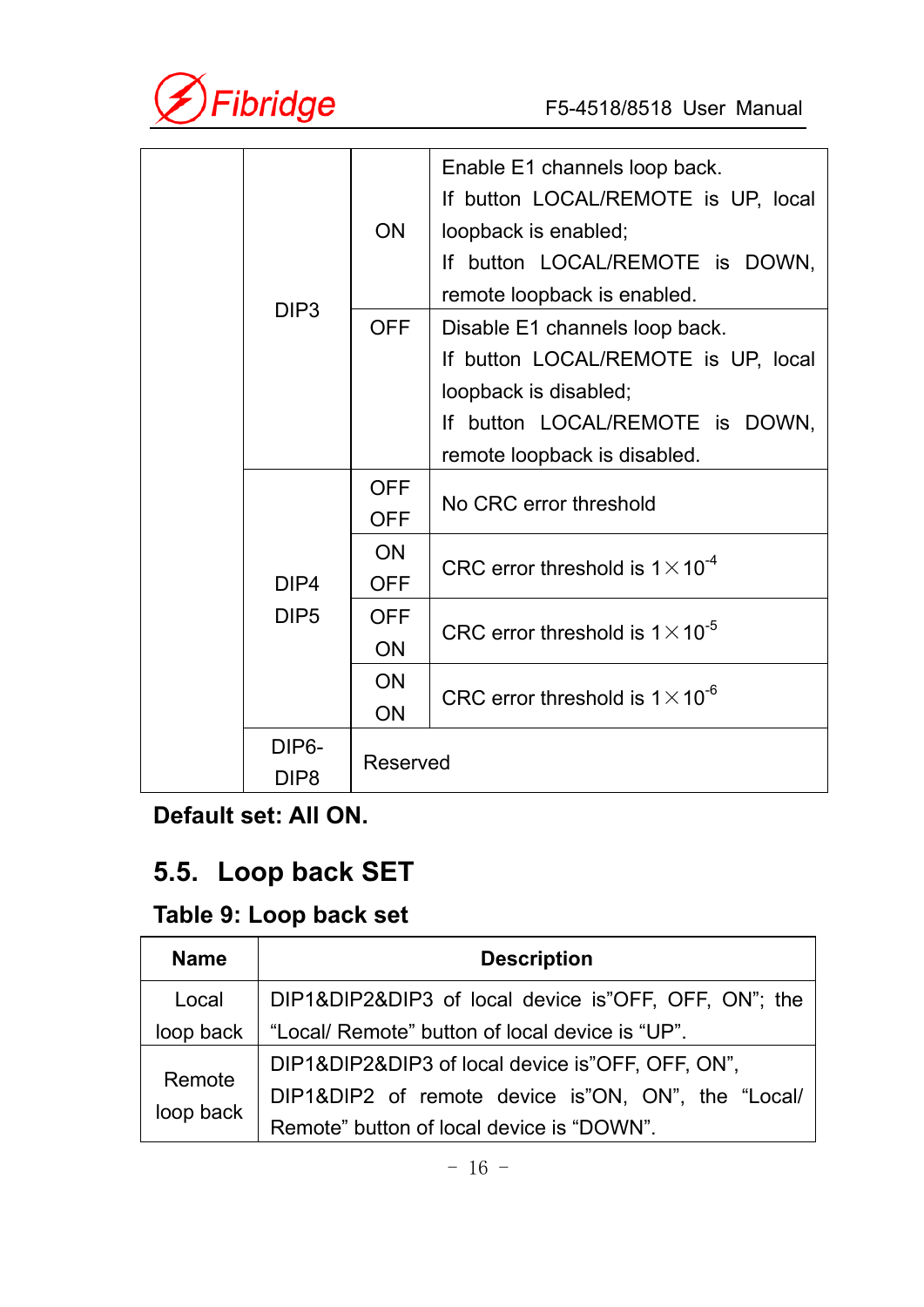

### **5.6. Port Description**

#### **Table 10: Port Description**

| <b>Name</b>     | <b>Description</b>                                                                                             |
|-----------------|----------------------------------------------------------------------------------------------------------------|
| <b>Ethernet</b> | Three electric Ethernet ports, RJ45 connector                                                                  |
| <b>OPT</b>      | TX: fiber transmit port                                                                                        |
|                 | RX: fiber receive port                                                                                         |
| <b>NMS</b>      | <b>SNMP management Ethernet port</b>                                                                           |
| Console         | Console management port, baud rate is 57600, even, 8<br>data bits, 1 stop bit.                                 |
| $E11 - 4$       | $1~4$ E1 ports, connected with DB37~8BNC(75Ω) adapter<br>or DB37~4RJ45(120 $\Omega$ ) cable                    |
| $E15 - 8$       | 5~8 E1 ports, connected with DB37~8BNC(75Ω) adapter<br>or DB37~4RJ45(120 $\Omega$ ) cable. Not use for F5-4518 |

# **6. Installation & Operation**

#### **6.1. Installation Steps**

#### **6.1.1. Preparation**

- Open the package, check the device and accessories according to the "Package List". If any was lost or damaged, please contact us immediately.
- Make 75 $\Omega$  E1 cable. There are two BNC connectors (for 75Ω E1) and one RJ45 plug (for 120Ω E1) in the package. If you want to use  $75\Omega$  interface, take out the BNC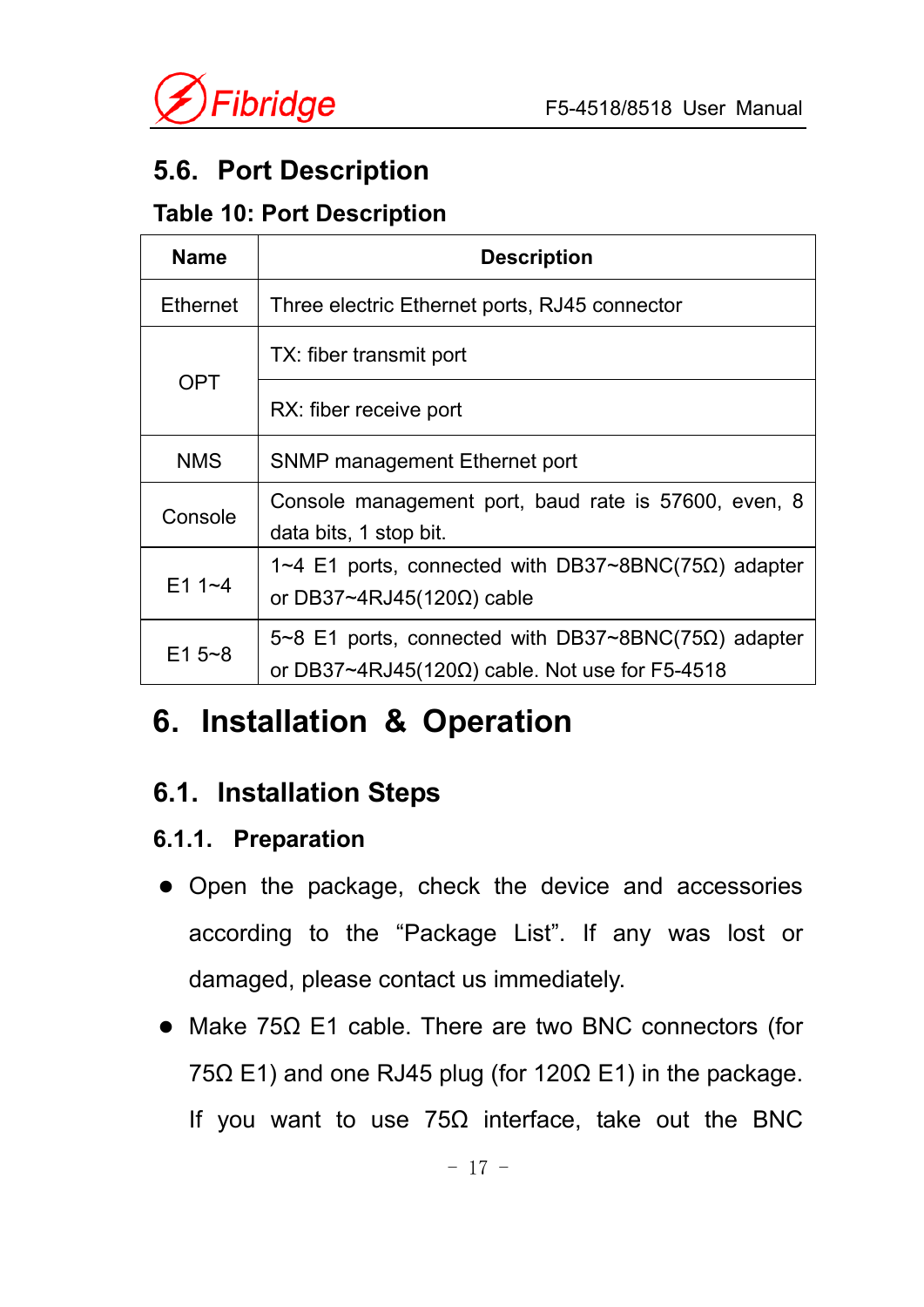

connectors, and weld them on the 75Ω E1 coaxial cable (Figure 9).



**Figure 9: 75Ω BNC** 

• Make 120Ω E1 cable. If you use 120Ω interface, take out RJ45 plug, and fix it on twister-pair cable (Figure 8). **Table 1** is the detailed definition of 120Ω connector.



**Figure 10: 120Ω RJ45**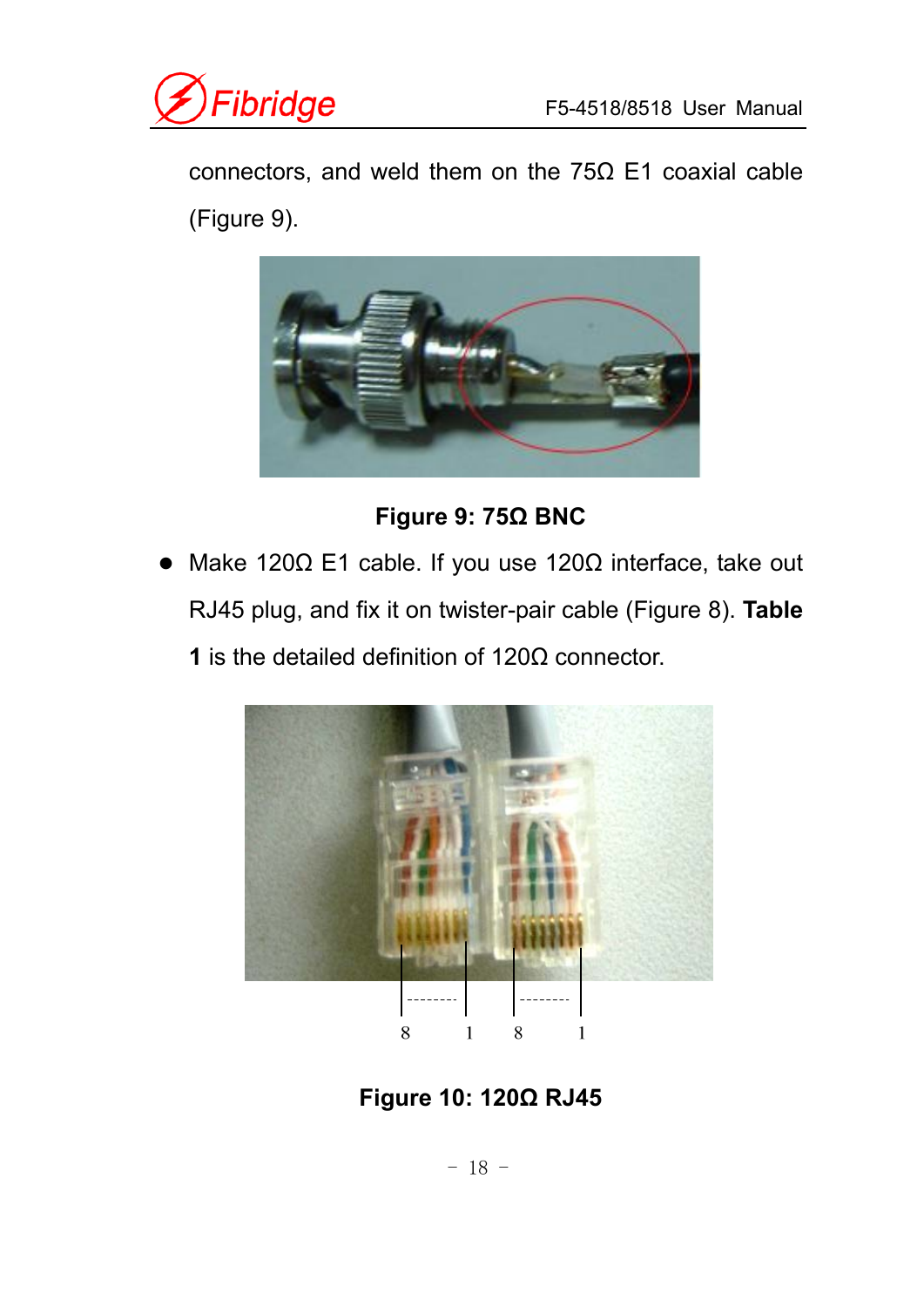

#### **6.1.2. Connection**

- Take out the equipment; place it on neat table or the other platform.
- Connect SNMP Ethernet port (if device has management function) and Ethernet electric ports with twisted-pair cable.
- Connect E1 1~4 and E1 5~8 (for 4E1 don't connect  $5~8$ ) ports with DB37~8BNC (75Ω) or DB37~4RJ45 (120Ω) adapters, then link with 75 $\Omega$  coaxial cables or 120 $\Omega$ twisted-pair cables to the adapter.



**Figure 11: 75Ω connection** 



 **Figure12: 120Ω connection**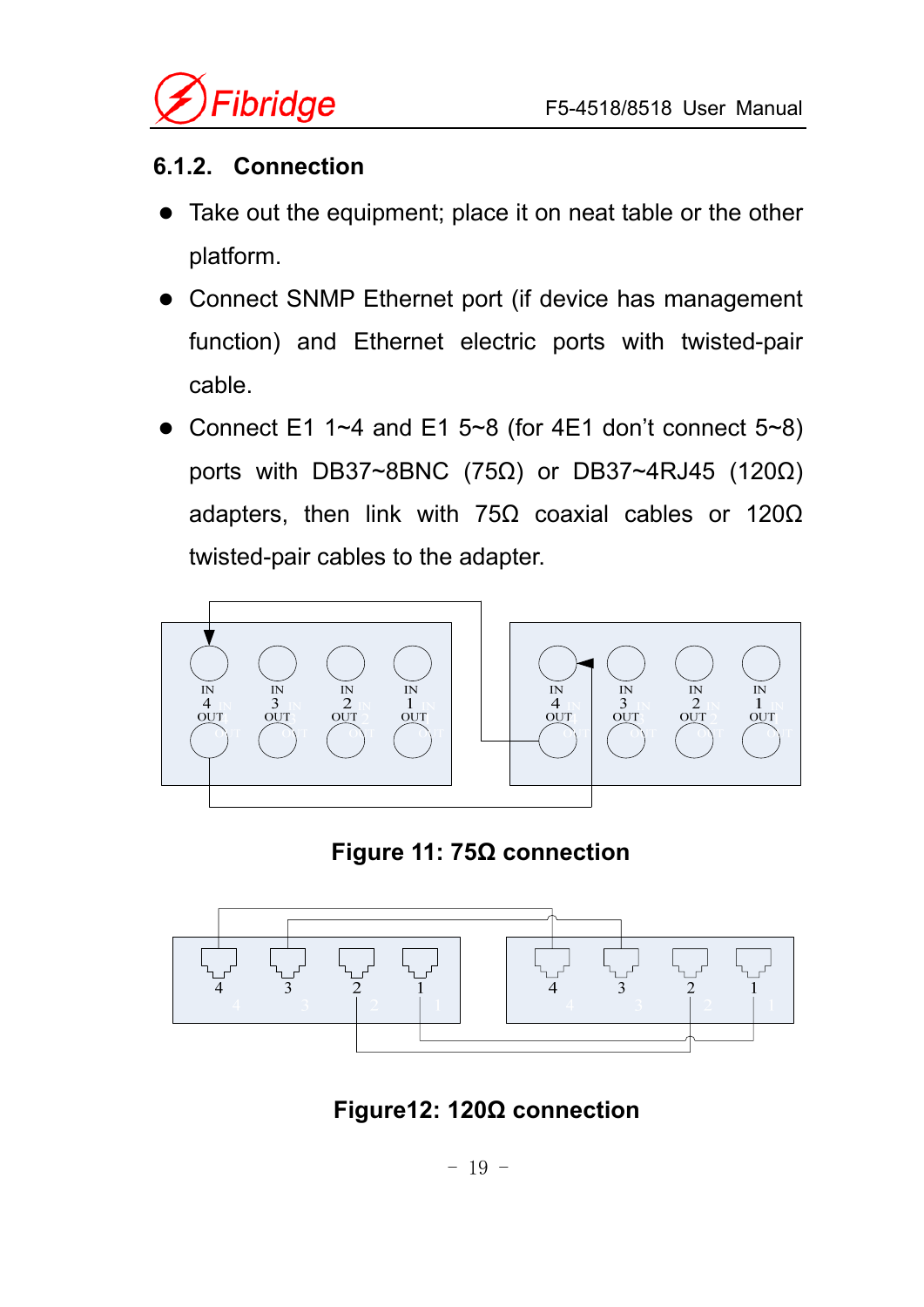

• Connect optical ports with fiber.



#### **Figure 13: Fiber connection**

- Set buttons and dip switches. Device can work in the default mode. If you have special requirement, please set buttons or switches according to the description.
- Connect power supply cable to the equipment.

#### **6.1.3. Power ON and the Indicators status**

 $\bullet$  If the equipment works normally, the status of indicators will be as follow:

#### **For main board:** "PWR" ON.

**For Ethernet module:** "PWR" ON; if Optical port is connected, "Flink" blinks; if electric ports are connected, "Link/ACT" blinks, "FDX/COL" and "SPD" ON or OFF according to the Ethernet state.

**For Manage module:** "RUN" blinks; if NMS Ethernet port is connected, "Link/ACT" blinks, "100M" ON or OFF according to the Ethernet state.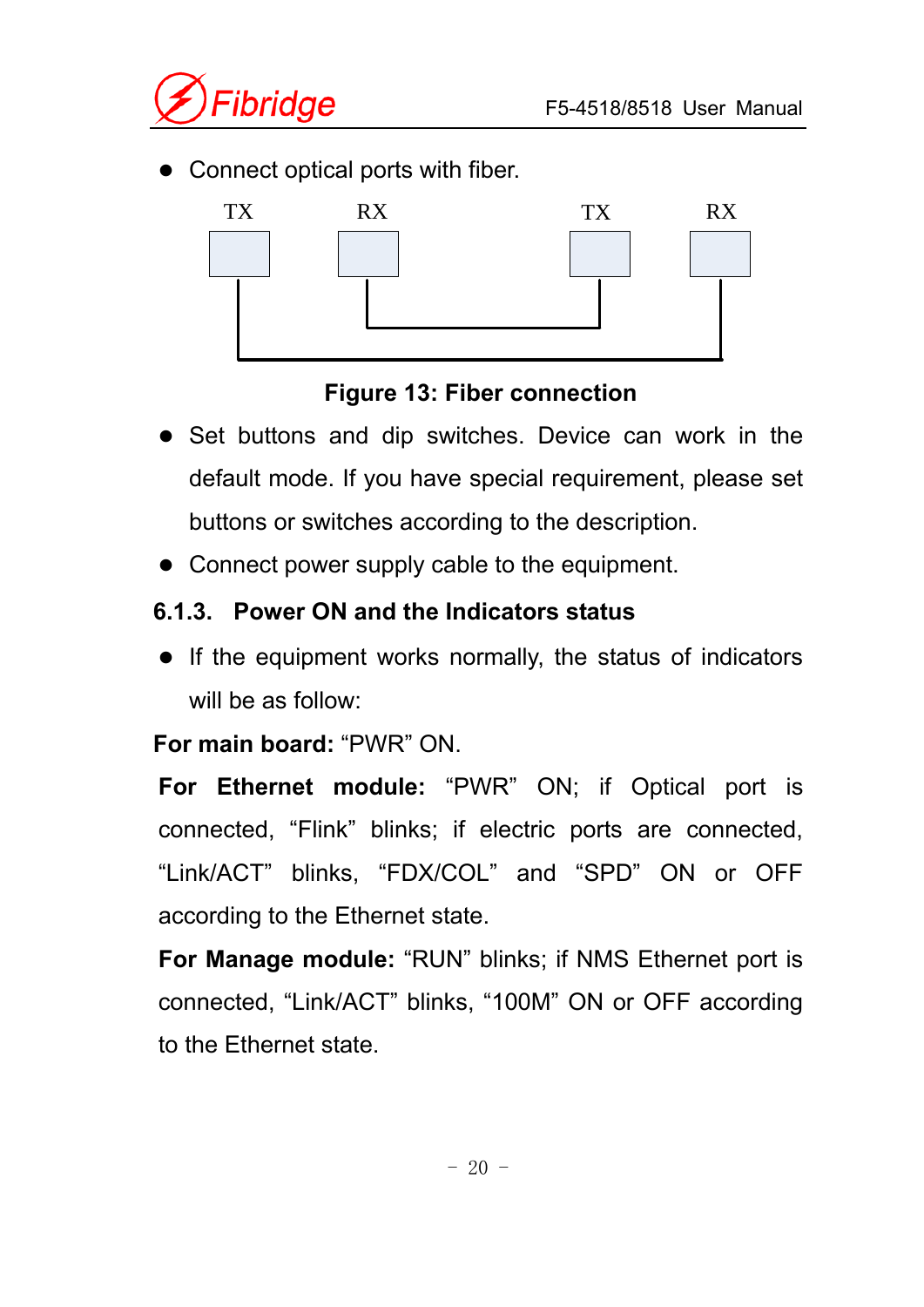

#### **6.1.4. Loop back Topology**

Local loop back topology



**Figure 14: Local loop back** 

Remote loop back topology



**Figure 15: Remote loop back**

**Note:** If test loop back function of a single device, the "E1 Tester" is needed to connect with the device.

# **6.2. Notice**

- E1 ports should be linked in pairs and one-to-one, e.g., IN1 of local end device should be connected with OUT1 of remote end device, vice versa. Otherwise, they can not receive data.
- Make sure the type of power supply is in accordance with your requirement.
- $\bullet$  It is very important that equipments are connected to earth rightly and firmly. Check the distributing of the power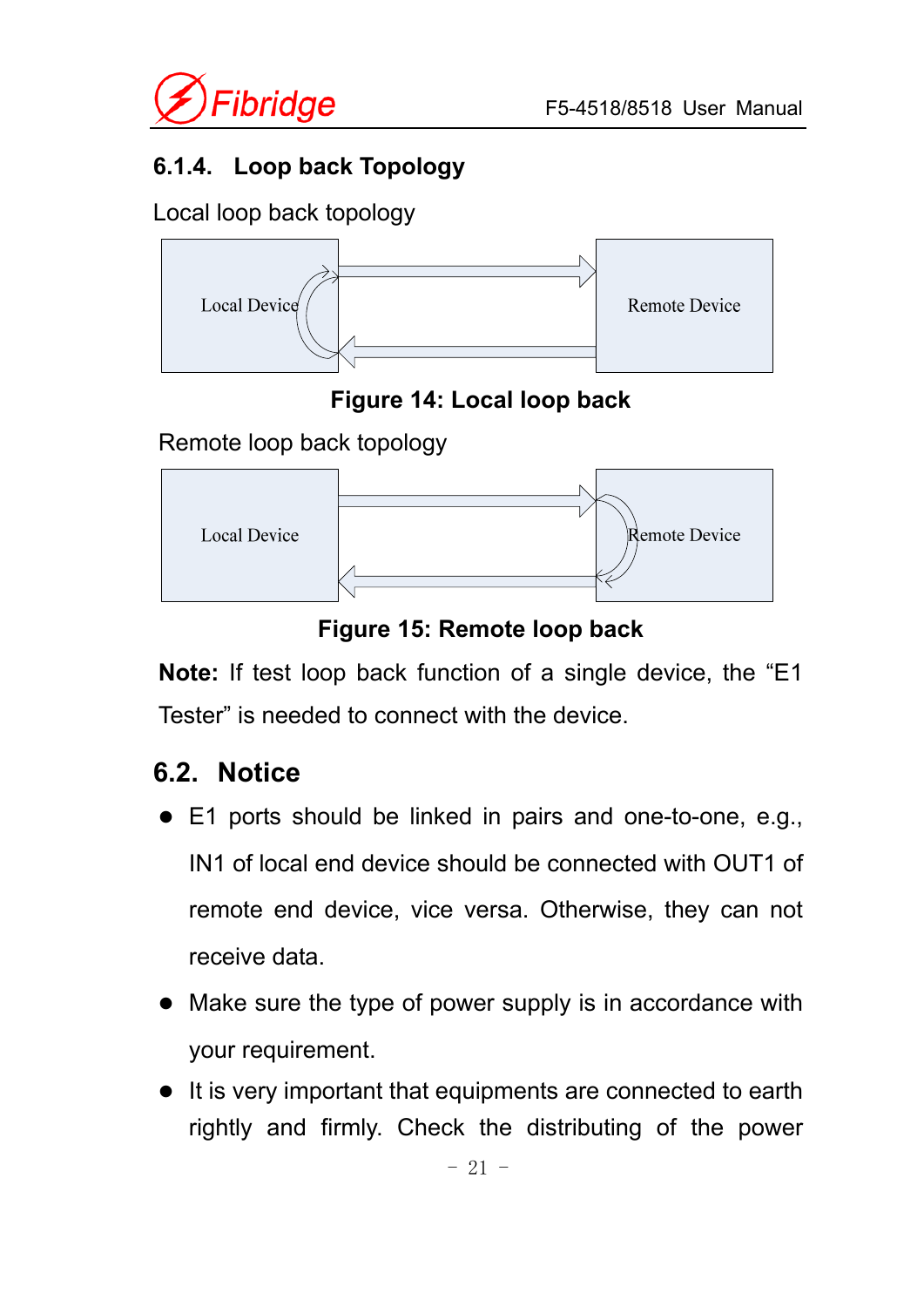

supply and the connection to the earth.

### **6.3. Faults & Solutions**

#### **6.3.1. Power LED OFF**

Please check whether the power button is "ON".

#### **6.3.2. LOS LED ON**

Please check whether the relevant E1 channels IN and OUT are already linked, or whether it has bit errors in the channels.

#### **6.3.3. No alarm, but can't transfer data**

Please check whether E1 channels are linked in pairs and one-to-one.

# **7. Order Information**

#### **P/N Description**

**F5-451833 -S042CA/ D**  1 optical port and 3 electric ports Ethernet to 4 E1 converter, standalone, 220VAC/-48VDC power supply. Optical port: single mode, 40Km, SC/PC

- **F5-4518-S 042C A/D**  1 optical port Ethernet to 4 E1 converter, standalone, 220VAC/-48VDC power supply. Optical port: single mode, 40Km, SC/PC
- **F5-451813** 1 optical port and 1 electric port Ethernet to 4
- **-S042CM**  E1 converter, module. Optical port: single mode, 40Km, SC/PC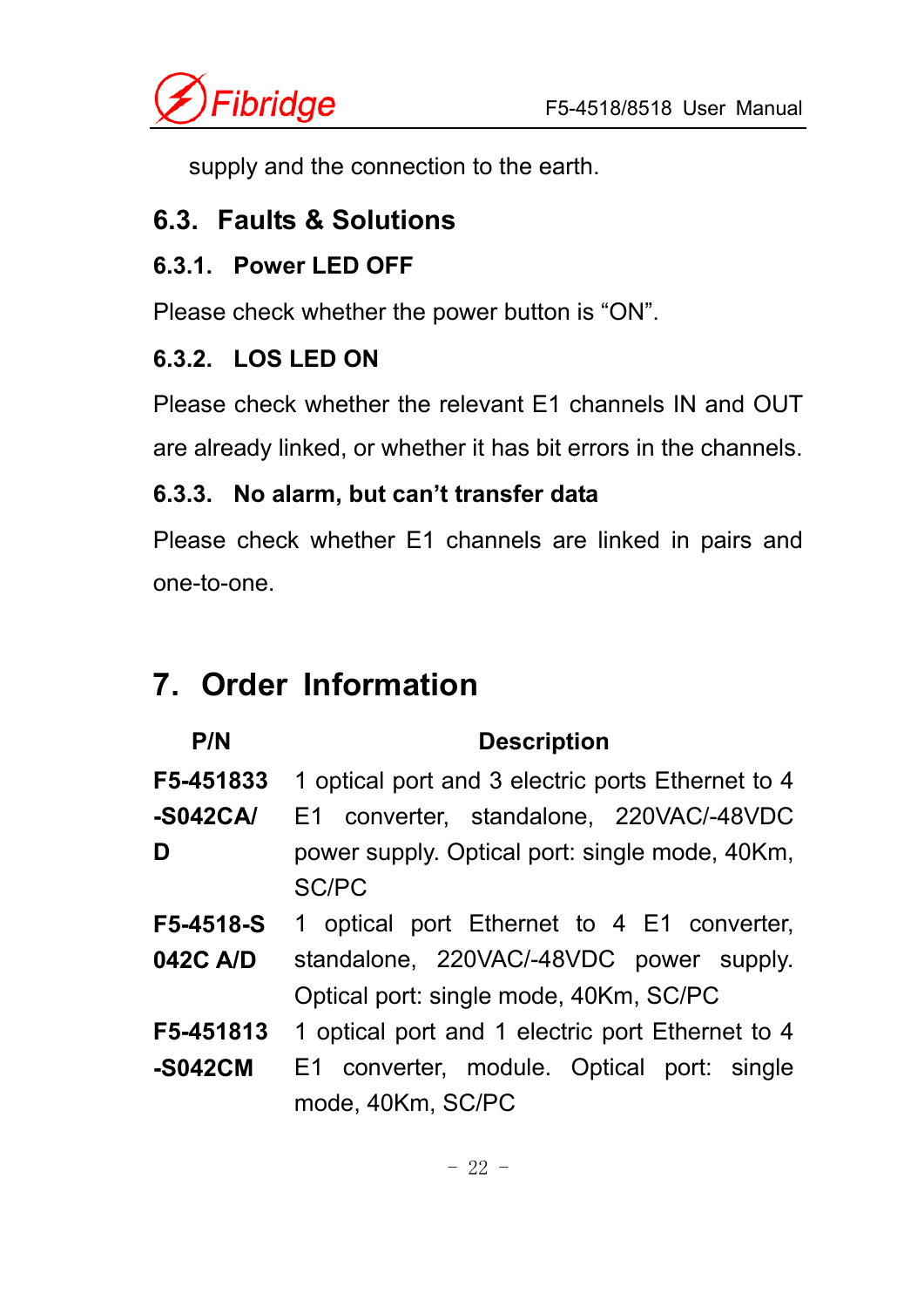

| F5-4533A/      | 3 electric ports Ethernet to 4 E1 converter,                   |
|----------------|----------------------------------------------------------------|
| D              | standalone, 220VAC/-48VDC power supply                         |
| F5-4543A/      | 4 electric ports Ethernet to 4 E1 converter,                   |
| D              | standalone, 220VAC/-48VDC power supply                         |
| F5-851813      | 1 optical port and 1 electric port Ethernet to 8               |
| $-S042CA/$     | E1 converter, standalone, 220VAC/-48VDC                        |
| D              | power supply. Optical port: single mode, 40Km,<br><b>SC/PC</b> |
| F5-851833      | 1 optical port and 3 electric ports Ethernet to 8              |
| $-S042CA/$     | E1 converter, standalone, 220VAC/-48VDC                        |
| D              | power supply. Optical port: single mode, 40Km,                 |
|                | <b>SC/PC</b>                                                   |
| F5-8518-S      | 1 optical port Ethernet to 8 E1 converter,                     |
| 042C A/D       | standalone, 220VAC/-48VDC power supply.                        |
|                | Optical port: single mode, 40Km, SC/PC                         |
| F5-851813      | 1 optical port and 1 electric port Ethernet to 8               |
| -S042CM        | E1 converter, module. Optical port: single                     |
|                | mode, 40Km, SC/PC                                              |
| F5-8533A/      | 3 electric ports Ethernet to 8 E1 converter,                   |
| D              | standalone, 220VAC/-48VDC power supply                         |
| F5-8543A/      | 4 electric ports Ethernet to 8 E1 converter,                   |
| D              | standalone, 220VAC/-48VDC power supply                         |
| Manage         | For SNMP management and can worked                             |
| <b>Module</b>  | with all of the series listed above                            |
| <b>Notice:</b> |                                                                |

**1. The P/Ns shown in above table are for 75ohm E1 channels only. Append suffix "-H" for each to**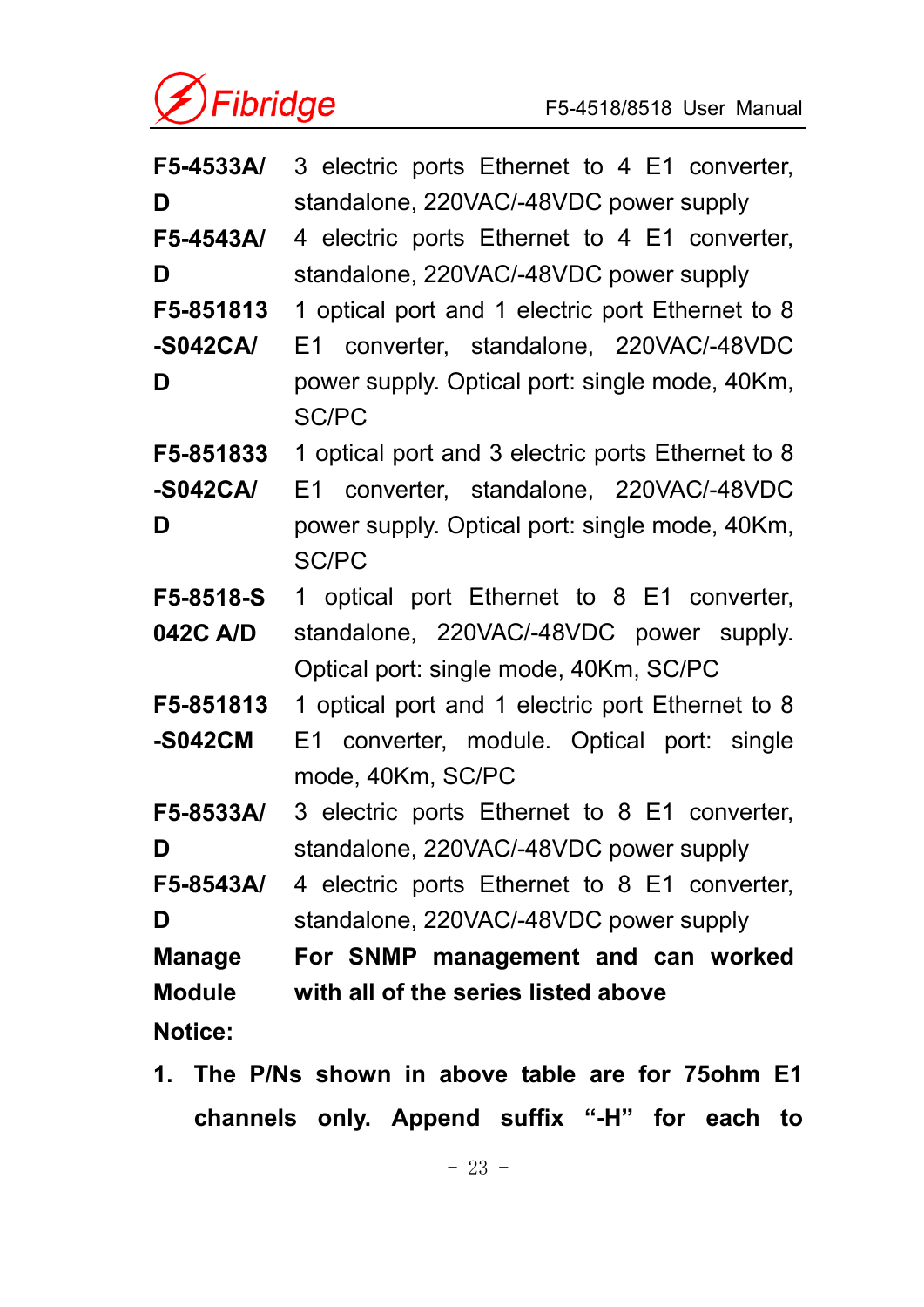

**represent 120ohm E1 channels.** 

- **2. All of the devices listed above with optical port working in single mode can work in multi mode also, and the "P/N" will be changed. For example, "F5-451813-S042CA/D" is single mode optical, and "F5-451813-M2CA/D" is multi mode optical.**
- **3. All of the devices listed above support SNMP management, and the manage module is optional.**

\*\* We Reserve the right to vary descriptions and specifications without notice due to Fibridge's policy of continuous product improvement\*\*